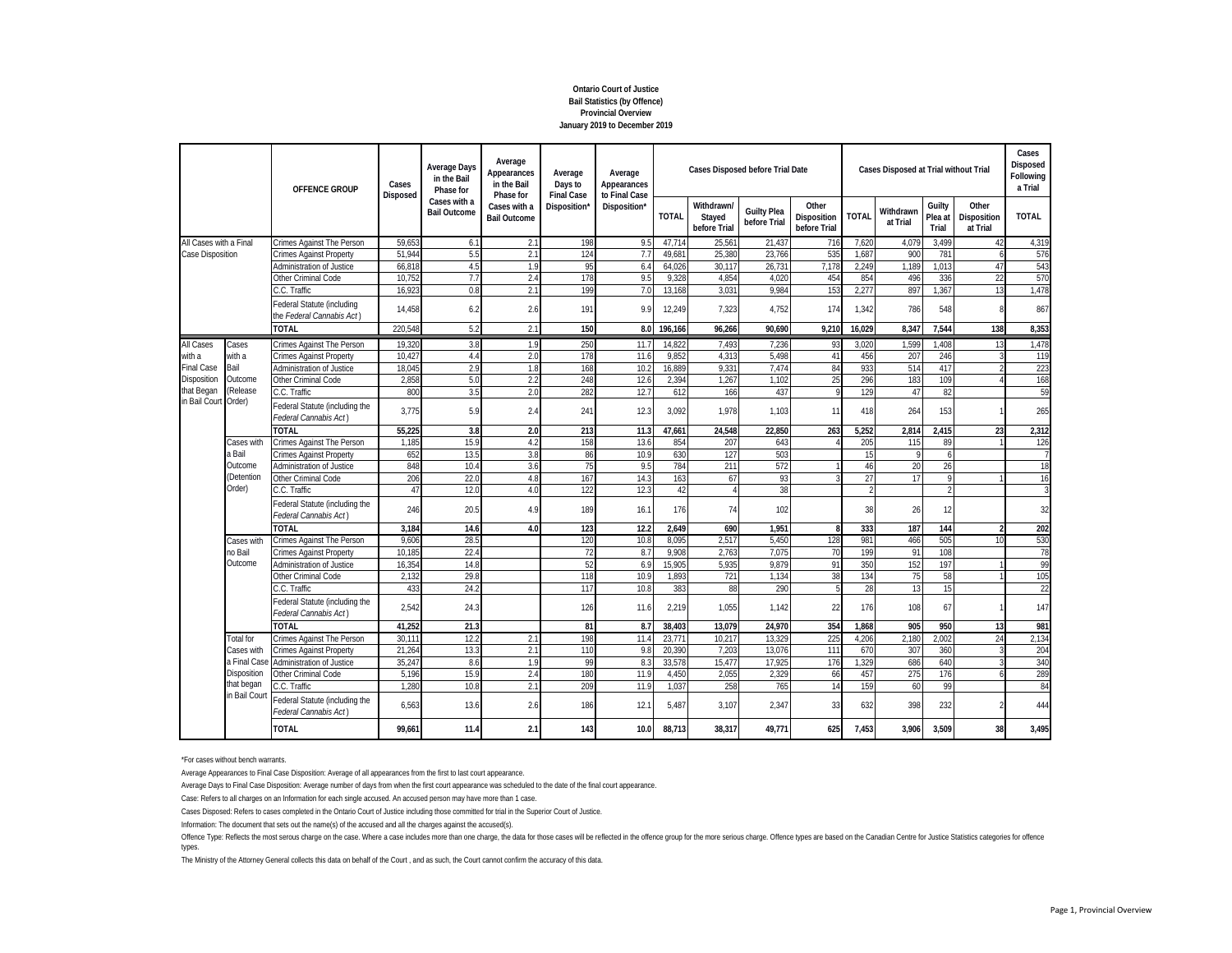# **Ontario Court of Justice Bail Statistics (by Offence) Central East Region January 2019 to December 2019**

|                        |                     | <b>OFFENCE GROUP</b><br>Crimes Against The Person<br><b>Crimes Against Property</b><br><b>Administration of Justice</b> | Cases           | <b>Average Days</b><br>in the Bail<br>Phase for | Average<br>Appearances<br>in the Bail<br>Phase for | Average<br>Days to<br><b>Final Case</b> | Average<br>Appearances<br>to Final Case |              | Cases Disposed before Trial Date     |                                    |                                      |              | Cases Disposed at Trial without Trial |                            |                                  | Cases<br>Disposed<br>Following<br>a Trial |
|------------------------|---------------------|-------------------------------------------------------------------------------------------------------------------------|-----------------|-------------------------------------------------|----------------------------------------------------|-----------------------------------------|-----------------------------------------|--------------|--------------------------------------|------------------------------------|--------------------------------------|--------------|---------------------------------------|----------------------------|----------------------------------|-------------------------------------------|
|                        |                     |                                                                                                                         | <b>Disposed</b> | Cases with a<br><b>Bail Outcome</b>             | Cases with a<br><b>Bail Outcome</b>                | Disposition'                            | Disposition*                            | <b>TOTAL</b> | Withdrawn/<br>Stayed<br>before Trial | <b>Guilty Plea</b><br>before Trial | Other<br>Disposition<br>before Trial | <b>TOTAL</b> | Withdrawn<br>at Trial                 | Guilty<br>Plea at<br>Trial | Other<br>Disposition<br>at Trial | <b>TOTAL</b>                              |
| All Cases with a Final |                     |                                                                                                                         | 9.137           | 4.0                                             | 2.1                                                | 192                                     | 8.6                                     | 7,567        | 4,311                                | 3,123                              | 133                                  | 928          | 495                                   | 428                        |                                  | 642                                       |
| Case Disposition       |                     |                                                                                                                         | 9.087           | 3.1                                             | 2.1                                                | 120                                     | 6.7                                     | 8.739        | 4.835                                | 3.724                              | 180                                  | 257          | 166                                   | 91                         |                                  | 91                                        |
|                        |                     |                                                                                                                         | 11,31           | 3.1                                             | 1.8                                                | 91                                      | 5.8                                     | 10,907       | 5,002                                | 4,472                              | 1,433                                | 304          | 179                                   | 116                        |                                  | 100                                       |
|                        |                     | Other Criminal Code                                                                                                     | 1,636           | 5.1                                             | 2.5                                                | 185                                     | 8.6                                     | 1,428        | 781                                  | 571                                | 76                                   | 118          | 75                                    | 41                         |                                  | 90                                        |
|                        |                     | C.C. Traffic                                                                                                            | 4,339           | 0.5                                             | 2.2                                                | 199                                     | 6.5                                     | 3,317        | 845                                  | 2,437                              | 35                                   | 590          | 224                                   | 364                        |                                  | 432                                       |
|                        |                     | Federal Statute (including<br>the Federal Cannabis Act)                                                                 | 2.434           | 4.5                                             | 2.5                                                | 192                                     | 9.2                                     | 2.017        | 1.300                                | 677                                | 40                                   | 275          | 167                                   | 106                        | $\mathfrak{p}$                   | 142                                       |
|                        |                     | <b>TOTAL</b>                                                                                                            | 37.944          | 3.2                                             | 2.0                                                | 147                                     | 7.1                                     | 33,975       | 17.074                               | 15.004                             | 1.897                                | 2.472        | 1.306                                 | 1.146                      | 20                               | 1,497                                     |
| All Cases              | Cases               | Crimes Against The Person                                                                                               | 2,170           | 3.4                                             | 2.0                                                | 243                                     | 11.5                                    | 1,686        | 772                                  | 910                                | $\Delta$                             | 287          | 149                                   | 137                        |                                  | 197                                       |
| with a                 | with a              | <b>Crimes Against Property</b>                                                                                          | 1,22            | 4.3                                             | 2.0                                                | 173                                     | 11.                                     | 1,154        | 468                                  | 678                                | Q                                    | 49           | 30                                    | 19                         |                                  | 20                                        |
| <b>Final Case</b>      | Bail                | <b>Administration of Justice</b>                                                                                        | 2.727           | 2.3                                             | 1.8                                                | 157                                     | 9.5                                     | 2,544        | 1.446                                | 1.088                              | 10                                   | 136          | 92                                    | 44                         |                                  | 47                                        |
| Disposition            | Outcome             | Other Criminal Code                                                                                                     | 367             | 5.2                                             | 2.3                                                | 297                                     | 13.0                                    | 294          | 161                                  | 130                                |                                      | 43           | 23                                    | 20                         |                                  | 30                                        |
| hat Began              | (Release            | C.C. Traffic                                                                                                            | 138             | 2.9                                             | 2.0                                                | 269                                     | 11.4                                    | 109          | 29                                   | 79                                 |                                      | 15           | 8                                     | $\overline{7}$             |                                  | 14                                        |
| in Bail Courl          | Order)              | Federal Statute (including the<br>Federal Cannabis Act)                                                                 | 542             | 4.8                                             | 2.3                                                | 235                                     | 11.4                                    | 427          | 291                                  | 131                                | 5                                    | 78           | 49                                    | 29                         |                                  | 37                                        |
|                        |                     | <b>TOTAL</b>                                                                                                            | 7.167           | 3.3                                             | 1.9                                                | 204                                     | 10.8                                    | 6,214        | 3.167                                | 3,016                              | 31                                   | 608          | 351                                   | 256                        |                                  | 345                                       |
|                        | Cases with          | Crimes Against The Person                                                                                               | 151             | 9.8                                             | 3.5                                                | 135                                     | 11.0                                    | 108          | 34                                   | 72                                 |                                      | 25           | 14                                    | 11                         |                                  | 18                                        |
|                        | a Bail              | <b>Crimes Against Property</b>                                                                                          | 82              | 9.0                                             | 3.6                                                | 87                                      | 11.                                     | 80           | 18                                   | 62                                 |                                      |              |                                       |                            |                                  |                                           |
|                        | Outcome             | Administration of Justice                                                                                               | 124             | 6.5                                             | 3.0                                                | 71                                      | 9.4                                     | 112          | 40                                   | 72                                 |                                      | 10           | 6                                     | $\Lambda$                  |                                  | $\mathfrak{p}$                            |
|                        | (Detention          | Other Criminal Code                                                                                                     | 35              | 22.1                                            | 4.9                                                | 159                                     | 14.                                     | 26           | 10                                   | 16                                 |                                      |              |                                       |                            |                                  |                                           |
|                        | Order)              | C.C. Traffic                                                                                                            | 14              | 14.7                                            | 4.1                                                | 100                                     | 11.9                                    | 13           |                                      | 13                                 |                                      |              |                                       |                            |                                  |                                           |
|                        |                     | Federal Statute (including the<br>Federal Cannabis Act)                                                                 | 43              | 17.7                                            | 5.0                                                | 165                                     | 13.9                                    | 27           | 12                                   | 15                                 |                                      |              |                                       | $\mathbf{1}$               |                                  | 10                                        |
|                        |                     | TOTAL                                                                                                                   | 449             | 10.6                                            | 3.6                                                | 111                                     | 11.1                                    | 366          | 114                                  | 250                                | C                                    | 47           | 31                                    | 16                         |                                  | 36                                        |
|                        | Cases with          | Crimes Against The Person                                                                                               | 967             | 28.3                                            |                                                    | 121                                     | 10.8                                    | 815          | 264                                  | 544                                |                                      | 100          | 44                                    | 54                         |                                  | 52                                        |
|                        | no Bail             | <b>Crimes Against Property</b>                                                                                          | 1.097           | 20.5                                            |                                                    | 71                                      | 8.8                                     | 1.068        | 315                                  | 744                                |                                      | 21           | 12                                    | 9                          |                                  | 8                                         |
|                        | Outcome             | Administration of Justice                                                                                               | 2,009           | 13.8                                            |                                                    | 46                                      | 6.6                                     | 1,962        | 811                                  | 1,144                              |                                      | 33           | 15                                    | 18                         |                                  | 14                                        |
|                        |                     | Other Criminal Code                                                                                                     | 222             | 25.8                                            |                                                    | 118                                     | 10.7                                    | 193          | 85                                   | 107                                |                                      | 11           |                                       | 5                          |                                  | 18                                        |
|                        |                     | C.C. Traffic                                                                                                            | 56              | 26.6                                            |                                                    | 133                                     | 12.1                                    | 51           | 17                                   | 33                                 |                                      |              |                                       | $\overline{\phantom{a}}$   |                                  |                                           |
|                        |                     | Federal Statute (including the<br>Federal Cannabis Act)                                                                 | 299             | 25.4                                            |                                                    | 132                                     | 11.1                                    | 249          | 127                                  | 118                                |                                      | 36           | 27                                    | 8                          |                                  | 14                                        |
|                        |                     | <b>TOTAL</b>                                                                                                            | 4.650           | 19.9                                            |                                                    | 77                                      | 8.5                                     | 4,338        | 1.619                                | 2.690                              | 29                                   | 203          | 103                                   | 96                         |                                  | 109                                       |
|                        | <b>Total for</b>    | Crimes Against The Person                                                                                               | 3,288           | 11.0                                            | 2.1                                                | 195                                     | 11.                                     | 2,609        | 1.070                                | 1,526                              | 13                                   | 412          | 207                                   | 202                        |                                  | 267                                       |
|                        | Cases with          | Crimes Against Property                                                                                                 | 2.402           | 11.9                                            | 2.1                                                | 109                                     | 9.8                                     | 2,302        | 801                                  | 1.484                              | 17                                   | 72           | 44                                    | 28                         |                                  | 28                                        |
|                        | a Final Cas         | <b>Administration of Justice</b>                                                                                        | 4.860           | 7.2                                             | 1.8                                                | 97                                      | 8 <sub>0</sub>                          | 4,618        | 2.297                                | 2,304                              | 17                                   | 179          | 113                                   | 66                         |                                  | 63                                        |
| Disposition            | Other Criminal Code | 624                                                                                                                     | 13.5            | 2.5                                             | 21 <sup>1</sup>                                    | 12.                                     | 513                                     | 256          | 25 <sub>3</sub>                      |                                    | 58                                   | 32           | 25                                    |                            | 53                               |                                           |
|                        | that began          | C.C. Traffic                                                                                                            | 208             | 10.1                                            | 2.2                                                | 214                                     | 11.6                                    | 173          | 46                                   | 125                                |                                      | 17           |                                       | 9                          |                                  | 18                                        |
|                        | in Bail Cour        | Federal Statute (including the<br>Federal Cannabis Act)                                                                 | 884             | 12.4                                            | 2.5                                                | 184                                     | 11.4                                    | 703          | 430                                  | 264                                | 9                                    | 120          | 81                                    | 38                         |                                  | 61                                        |
|                        |                     | <b>TOTAL</b>                                                                                                            | 12,266          | 9.9                                             | 2.0                                                | 140                                     | 9.7                                     | 10,918       | 4.900                                | 5,956                              | 62                                   | 858          | 485                                   | 368                        | 5                                | 490                                       |

\*For cases without bench warrants.

Average Appearances to Final Case Disposition: Average of all appearances from the first to last court appearance.

Average Days to Final Case Disposition: Average number of days from when the first court appearance was scheduled to the date of the final court appearance.

Case: Refers to all charges on an Information for each single accused. An accused person may have more than 1 case.

Cases Disposed: Refers to cases completed in the Ontario Court of Justice including those committed for trial in the Superior Court of Justice.

Information: The document that sets out the name(s) of the accused and all the charges against the accused(s).

Offence Type: Reflects the most serous charge on the case. Where a case includes more than one charge, the data for those cases will be reflected in the offence group for the more exious charge. Offence types are based on types.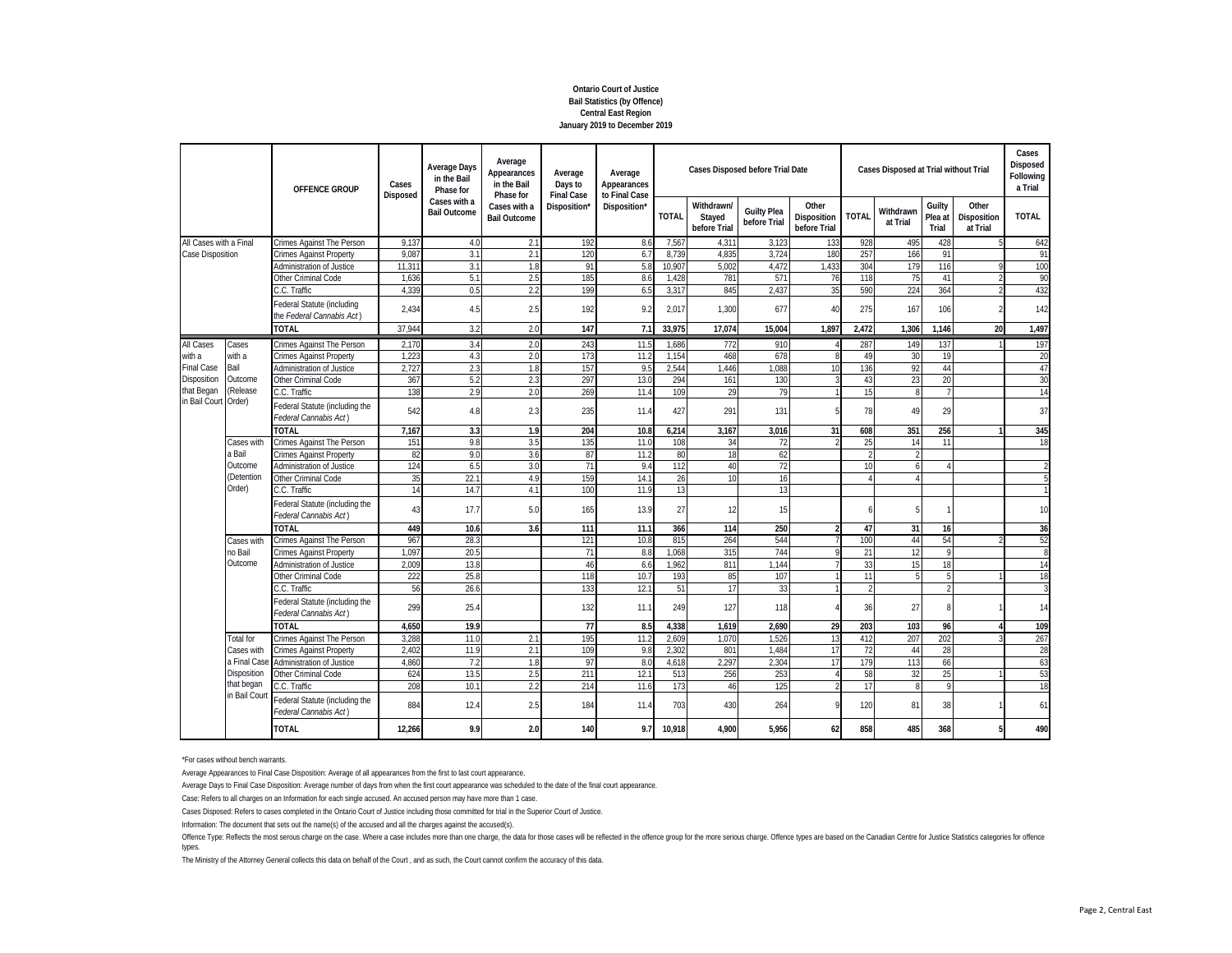# **Ontario Court of Justice Bail Statistics (by Offence) Central West Region January 2019 to December 2019**

|                                                                                               |                                                                                                                                                                                                                                                                                                                                                                                                                                                                                                                                                                                              | OFFENCE GROUP<br>Crimes Against The Person<br><b>Crimes Against Property</b><br><b>Administration of Justice</b><br>Other Criminal Code<br>C.C. Traffic<br>Federal Statute (including<br>the Federal Cannabis Act)<br><b>TOTAL</b><br>Crimes Against The Person<br><b>Crimes Against Property</b><br>Administration of Justice<br>Other Criminal Code<br>C.C. Traffic<br>Federal Statute (including the<br>Federal Cannabis Act)<br><b>TOTAL</b><br>Crimes Against The Person |                                     | Cases<br>Disposed                   | <b>Average Days</b><br>in the Bail<br>Phase for | Average<br>Appearances<br>in the Bail<br>Phase for | Average<br>Days to<br><b>Final Case</b> | Average<br>Appearances<br>to Final Case |                                    |                                             | <b>Cases Disposed before Trial Date</b> |                       |                            | Cases Disposed at Trial without Trial |                |                | Cases<br>Disposed<br>Following<br>a Trial |
|-----------------------------------------------------------------------------------------------|----------------------------------------------------------------------------------------------------------------------------------------------------------------------------------------------------------------------------------------------------------------------------------------------------------------------------------------------------------------------------------------------------------------------------------------------------------------------------------------------------------------------------------------------------------------------------------------------|-------------------------------------------------------------------------------------------------------------------------------------------------------------------------------------------------------------------------------------------------------------------------------------------------------------------------------------------------------------------------------------------------------------------------------------------------------------------------------|-------------------------------------|-------------------------------------|-------------------------------------------------|----------------------------------------------------|-----------------------------------------|-----------------------------------------|------------------------------------|---------------------------------------------|-----------------------------------------|-----------------------|----------------------------|---------------------------------------|----------------|----------------|-------------------------------------------|
|                                                                                               | All Cases with a Final<br>Cases<br>with a<br>Bail<br>Outcome<br>(Release<br>Cases with<br>a Bail<br><b>Crimes Against Property</b><br>Outcome<br>Administration of Justice<br>(Detention<br>Other Criminal Code<br>Order)<br>C.C. Traffic<br>Federal Cannabis Act)<br><b>TOTAL</b><br>Crimes Against The Person<br>Cases with<br>no Bail<br><b>Crimes Against Property</b><br>Outcome<br>Administration of Justice<br>Other Criminal Code<br>C.C. Traffic<br>Federal Cannabis Act)<br>TOTAL<br><b>Total for</b><br>Crimes Against The Person<br>Cases with<br><b>Crimes Against Property</b> |                                                                                                                                                                                                                                                                                                                                                                                                                                                                               | Cases with a<br><b>Bail Outcome</b> | Cases with a<br><b>Bail Outcome</b> | Disposition'                                    | Disposition*                                       | <b>TOTAL</b>                            | Withdrawn/<br>Stayed<br>before Trial    | <b>Guilty Plea</b><br>before Trial | Other<br><b>Disposition</b><br>before Trial | <b>TOTAL</b>                            | Withdrawn<br>at Trial | Guilty<br>Plea at<br>Trial | Other<br>Disposition<br>at Trial      | <b>TOTAL</b>   |                |                                           |
|                                                                                               |                                                                                                                                                                                                                                                                                                                                                                                                                                                                                                                                                                                              |                                                                                                                                                                                                                                                                                                                                                                                                                                                                               | 11.300                              | 6.5                                 | 2.0                                             | 217                                                | 9.8                                     | 9,16                                    | 5.069                              | 3.981                                       | 111                                     | 1,461                 | 823                        | 632                                   | 6              | 678            |                                           |
| Case Disposition                                                                              |                                                                                                                                                                                                                                                                                                                                                                                                                                                                                                                                                                                              |                                                                                                                                                                                                                                                                                                                                                                                                                                                                               | 9.73                                | 6.3                                 | 2.2                                             | 146                                                | 8.1                                     | 9.316                                   | 4.995                              | 4.272                                       | 49                                      | 340                   | 190                        | 150                                   |                | 74             |                                           |
|                                                                                               |                                                                                                                                                                                                                                                                                                                                                                                                                                                                                                                                                                                              |                                                                                                                                                                                                                                                                                                                                                                                                                                                                               | 12.33                               | 5.6                                 | 1.9                                             | 104                                                | 6.5                                     | 11,861                                  | 5,683                              | 4.707                                       | 1,471                                   | 414                   | 250                        | 161                                   |                | 63             |                                           |
|                                                                                               |                                                                                                                                                                                                                                                                                                                                                                                                                                                                                                                                                                                              |                                                                                                                                                                                                                                                                                                                                                                                                                                                                               | 1.804                               | 6.7                                 | 2.3                                             | 192                                                | 9.5                                     | 1,595                                   | 844                                | 676                                         | 75                                      | 118                   | 62                         | 50                                    |                | 91             |                                           |
|                                                                                               |                                                                                                                                                                                                                                                                                                                                                                                                                                                                                                                                                                                              |                                                                                                                                                                                                                                                                                                                                                                                                                                                                               | 4.03                                | 1.0                                 | 2.1                                             | 226                                                | 7.5                                     | 3,118                                   | 857                                | 2,245                                       | 16                                      | 630                   | 263                        | 367                                   |                | 284            |                                           |
|                                                                                               |                                                                                                                                                                                                                                                                                                                                                                                                                                                                                                                                                                                              |                                                                                                                                                                                                                                                                                                                                                                                                                                                                               | 3,619                               | 6.3                                 | 3.0                                             | 191                                                | 9.6                                     | 3,157                                   | 1,948                              | 1,185                                       | 24                                      | 287                   | 179                        | 107                                   |                | 175            |                                           |
| All Cases<br>with a<br><b>Final Case</b><br>Disposition<br>that Began<br>in Bail Court Order) |                                                                                                                                                                                                                                                                                                                                                                                                                                                                                                                                                                                              | 42,823                                                                                                                                                                                                                                                                                                                                                                                                                                                                        | 5.7                                 | 2.1                                 | 168                                             | 8.2                                                | 38,208                                  | 19,396                                  | 17,066                             | 1,746                                       | 3,250                                   | 1,767                 | 1,467                      | 16                                    | 1,365          |                |                                           |
|                                                                                               |                                                                                                                                                                                                                                                                                                                                                                                                                                                                                                                                                                                              | 3,568                                                                                                                                                                                                                                                                                                                                                                                                                                                                         | 3.4                                 | 1.9                                 | 276                                             | 11.6                                               | 2,723                                   | 1,344                                   | 1,359                              | 20                                          | 598                                     | 332                   | 263                        | 3                                     | 247            |                |                                           |
|                                                                                               |                                                                                                                                                                                                                                                                                                                                                                                                                                                                                                                                                                                              |                                                                                                                                                                                                                                                                                                                                                                                                                                                                               | 1.68                                | 4.8                                 | 2.1                                             | 210                                                | 11.8                                    | 1,585                                   | 679                                | 902                                         |                                         | 80                    | 31                         | 49                                    |                | 22             |                                           |
|                                                                                               |                                                                                                                                                                                                                                                                                                                                                                                                                                                                                                                                                                                              |                                                                                                                                                                                                                                                                                                                                                                                                                                                                               | 3,292                               | 3.1                                 | 1.8                                             | 188                                                | 10.3                                    | 3,098                                   | 1,873                              | 1,215                                       | 10                                      | 167                   | 90                         | 76                                    |                | 27             |                                           |
|                                                                                               |                                                                                                                                                                                                                                                                                                                                                                                                                                                                                                                                                                                              |                                                                                                                                                                                                                                                                                                                                                                                                                                                                               | 428                                 | 4.8                                 | 2.1                                             | 287                                                | 12.7                                    | 360                                     | 188                                | 172                                         |                                         | 38                    | 24                         | 14                                    |                | 30             |                                           |
|                                                                                               |                                                                                                                                                                                                                                                                                                                                                                                                                                                                                                                                                                                              |                                                                                                                                                                                                                                                                                                                                                                                                                                                                               | 222                                 | 3.6                                 | 2.1                                             | 313                                                | 13.6                                    | 167                                     | 45                                 | 122                                         |                                         | 46                    | 18                         | 28                                    |                | 9              |                                           |
|                                                                                               |                                                                                                                                                                                                                                                                                                                                                                                                                                                                                                                                                                                              |                                                                                                                                                                                                                                                                                                                                                                                                                                                                               | 748                                 | 8.3                                 | 2.8                                             | 270                                                | 13.2                                    | 614                                     | 368                                | 246                                         |                                         | 80                    | 54                         | 25                                    |                | 54             |                                           |
|                                                                                               |                                                                                                                                                                                                                                                                                                                                                                                                                                                                                                                                                                                              |                                                                                                                                                                                                                                                                                                                                                                                                                                                                               | 9.945                               | 4.0                                 | 2.0                                             | 241                                                | 11.5                                    | 8.547                                   | 4.497                              | 4.016                                       | 34                                      | 1.009                 | 549                        | 455                                   | 5              | 389            |                                           |
|                                                                                               |                                                                                                                                                                                                                                                                                                                                                                                                                                                                                                                                                                                              |                                                                                                                                                                                                                                                                                                                                                                                                                                                                               | 185                                 | 15.5                                | 4.1                                             | 180                                                | 14.                                     | 130                                     | 30                                 | 100                                         |                                         | 32                    | 15                         | 17                                    |                | 23             |                                           |
|                                                                                               |                                                                                                                                                                                                                                                                                                                                                                                                                                                                                                                                                                                              |                                                                                                                                                                                                                                                                                                                                                                                                                                                                               | 82                                  | 20.0                                | 4.9                                             | 111                                                | 12.9                                    | 82                                      | 15                                 | 67                                          |                                         |                       |                            |                                       |                |                |                                           |
|                                                                                               |                                                                                                                                                                                                                                                                                                                                                                                                                                                                                                                                                                                              |                                                                                                                                                                                                                                                                                                                                                                                                                                                                               | 129                                 | 12.6                                | 4.2                                             | 83                                                 | 10.5                                    | 123                                     | 32                                 | 91                                          |                                         |                       |                            |                                       |                |                |                                           |
|                                                                                               |                                                                                                                                                                                                                                                                                                                                                                                                                                                                                                                                                                                              |                                                                                                                                                                                                                                                                                                                                                                                                                                                                               | 16                                  | 35.                                 | 5.8                                             | 202                                                | 18.5                                    | 13                                      | 6                                  | $\overline{a}$                              |                                         |                       |                            |                                       |                |                |                                           |
|                                                                                               |                                                                                                                                                                                                                                                                                                                                                                                                                                                                                                                                                                                              |                                                                                                                                                                                                                                                                                                                                                                                                                                                                               | 8                                   | 8.1                                 | 2.1                                             | 131                                                | 10.6                                    | $\overline{7}$                          |                                    | $\overline{7}$                              |                                         |                       |                            |                                       |                |                |                                           |
|                                                                                               |                                                                                                                                                                                                                                                                                                                                                                                                                                                                                                                                                                                              | Federal Statute (including the                                                                                                                                                                                                                                                                                                                                                                                                                                                | 41                                  | 23.4                                | 5.3                                             | 215                                                | 17.0                                    | 34                                      | 14                                 | 20                                          |                                         |                       |                            | 3                                     |                |                |                                           |
|                                                                                               |                                                                                                                                                                                                                                                                                                                                                                                                                                                                                                                                                                                              |                                                                                                                                                                                                                                                                                                                                                                                                                                                                               | 461                                 | 16.7                                | 4.4                                             | 144                                                | 13.4                                    | 389                                     | 97                                 | 291                                         |                                         | 45                    | 21                         | 24                                    |                | 27             |                                           |
|                                                                                               |                                                                                                                                                                                                                                                                                                                                                                                                                                                                                                                                                                                              |                                                                                                                                                                                                                                                                                                                                                                                                                                                                               | 2,10                                | 27.5                                |                                                 | 140                                                | 11.5                                    | 1,765                                   | 559                                | 1,184                                       | 22                                      | 241                   | 117                        | 123                                   |                | 101            |                                           |
|                                                                                               |                                                                                                                                                                                                                                                                                                                                                                                                                                                                                                                                                                                              |                                                                                                                                                                                                                                                                                                                                                                                                                                                                               | 1.969                               | 26.3                                |                                                 | 95                                                 | 9 <sub>5</sub>                          | 1.906                                   | 499                                | 1.396                                       | 11                                      | 49                    | 28                         | 21                                    |                | 14             |                                           |
|                                                                                               |                                                                                                                                                                                                                                                                                                                                                                                                                                                                                                                                                                                              |                                                                                                                                                                                                                                                                                                                                                                                                                                                                               | 3,536                               | 16.3                                |                                                 | 59                                                 | 7.1                                     | 3,435                                   | ,274                               | 2,149                                       | 12                                      | 84                    | 44                         | 39                                    |                | 17             |                                           |
|                                                                                               |                                                                                                                                                                                                                                                                                                                                                                                                                                                                                                                                                                                              |                                                                                                                                                                                                                                                                                                                                                                                                                                                                               | 383                                 | 24.9                                |                                                 | 131                                                | 11.7                                    | 342                                     | 117                                | 222                                         |                                         | 18                    |                            | $\overline{11}$                       |                | 23             |                                           |
| a Final Cas<br>Disposition<br>that began                                                      |                                                                                                                                                                                                                                                                                                                                                                                                                                                                                                                                                                                              |                                                                                                                                                                                                                                                                                                                                                                                                                                                                               | 115                                 | 28.8                                |                                                 | 133                                                | 10.6                                    | 99                                      | 21                                 | 76                                          |                                         | 10                    |                            | 5                                     |                | $\overline{6}$ |                                           |
|                                                                                               |                                                                                                                                                                                                                                                                                                                                                                                                                                                                                                                                                                                              | Federal Statute (including the                                                                                                                                                                                                                                                                                                                                                                                                                                                | 651                                 | 24.3                                |                                                 | 129                                                | 11.5                                    | 583                                     | 237                                | 339                                         |                                         | 31                    | 15                         | 16                                    |                | 37             |                                           |
|                                                                                               |                                                                                                                                                                                                                                                                                                                                                                                                                                                                                                                                                                                              | 8.761                                                                                                                                                                                                                                                                                                                                                                                                                                                                         | 22.4                                |                                     | 95                                              | 9.4                                                | 8.130                                   | 2.707                                   | 5,366                              | 57                                          | 433                                     | 216                   | 215                        | $\mathfrak{p}$                        | 198            |                |                                           |
|                                                                                               |                                                                                                                                                                                                                                                                                                                                                                                                                                                                                                                                                                                              | 5.860                                                                                                                                                                                                                                                                                                                                                                                                                                                                         | 12.5                                | 2.0                                 | 218                                             | 11.7                                               | 4,618                                   | 1,933                                   | 2.643                              | 42                                          | 871                                     | 464                   | 403                        |                                       | 371            |                |                                           |
|                                                                                               |                                                                                                                                                                                                                                                                                                                                                                                                                                                                                                                                                                                              | 3.738                                                                                                                                                                                                                                                                                                                                                                                                                                                                         | 16.5                                | 2.2                                 | 133                                             | 10.6                                               | 3,573                                   | 1.193                                   | 2,365                              | 15                                          | 129                                     | 59                    | 70                         |                                       | 36             |                |                                           |
|                                                                                               | <b>Administration of Justice</b>                                                                                                                                                                                                                                                                                                                                                                                                                                                                                                                                                             | 6.957                                                                                                                                                                                                                                                                                                                                                                                                                                                                         | 10.0                                | 1.9                                 | 107                                             | 8.4                                                | 6,656                                   | 3.179                                   | 3.455                              | 22                                          | 256                                     | 137                   | 117                        |                                       | 45             |                |                                           |
|                                                                                               | Other Criminal Code                                                                                                                                                                                                                                                                                                                                                                                                                                                                                                                                                                          | 827                                                                                                                                                                                                                                                                                                                                                                                                                                                                           | 14.7                                | 2.3                                 | 205                                             | 12.3                                               | 715                                     | 311                                     | 400                                |                                             | 58                                      | 31                    | 27                         |                                       | 54             |                |                                           |
|                                                                                               | C.C. Traffic                                                                                                                                                                                                                                                                                                                                                                                                                                                                                                                                                                                 | 345                                                                                                                                                                                                                                                                                                                                                                                                                                                                           | 12.7                                | 2.1                                 | 236                                             | 12.3                                               | 273                                     | 66                                      | 205                                |                                             | 56                                      | 23                    | 33                         |                                       | 16             |                |                                           |
|                                                                                               | in Bail Cour                                                                                                                                                                                                                                                                                                                                                                                                                                                                                                                                                                                 | Federal Statute (including the<br>Federal Cannabis Act)                                                                                                                                                                                                                                                                                                                                                                                                                       | 1.440                               | 15.9                                | 3.0                                             | 195                                                | 12.5                                    | 1,231                                   | 619                                | 605                                         | 7                                       | 117                   | 72                         | 44                                    |                | 92             |                                           |
|                                                                                               |                                                                                                                                                                                                                                                                                                                                                                                                                                                                                                                                                                                              | <b>TOTAL</b>                                                                                                                                                                                                                                                                                                                                                                                                                                                                  | 19,167                              | 12.7                                | 2.1                                             | 161                                                | 10.4                                    | 17,066                                  | 7.301                              | 9,673                                       | 92                                      | 1,487                 | 786                        | 694                                   | $\overline{7}$ | 614            |                                           |

\*For cases without bench warrants.

Average Appearances to Final Case Disposition: Average of all appearances from the first to last court appearance.

Average Days to Final Case Disposition: Average number of days from when the first court appearance was scheduled to the date of the final court appearance.

Case: Refers to all charges on an Information for each single accused. An accused person may have more than 1 case.

Cases Disposed: Refers to cases completed in the Ontario Court of Justice including those committed for trial in the Superior Court of Justice.

Information: The document that sets out the name(s) of the accused and all the charges against the accused(s).

Offence Type: Reflects the most serous charge on the case. Where a case includes more than one charge, the data for those cases will be reflected in the offence group for the more exious charge. Offence types are based on types.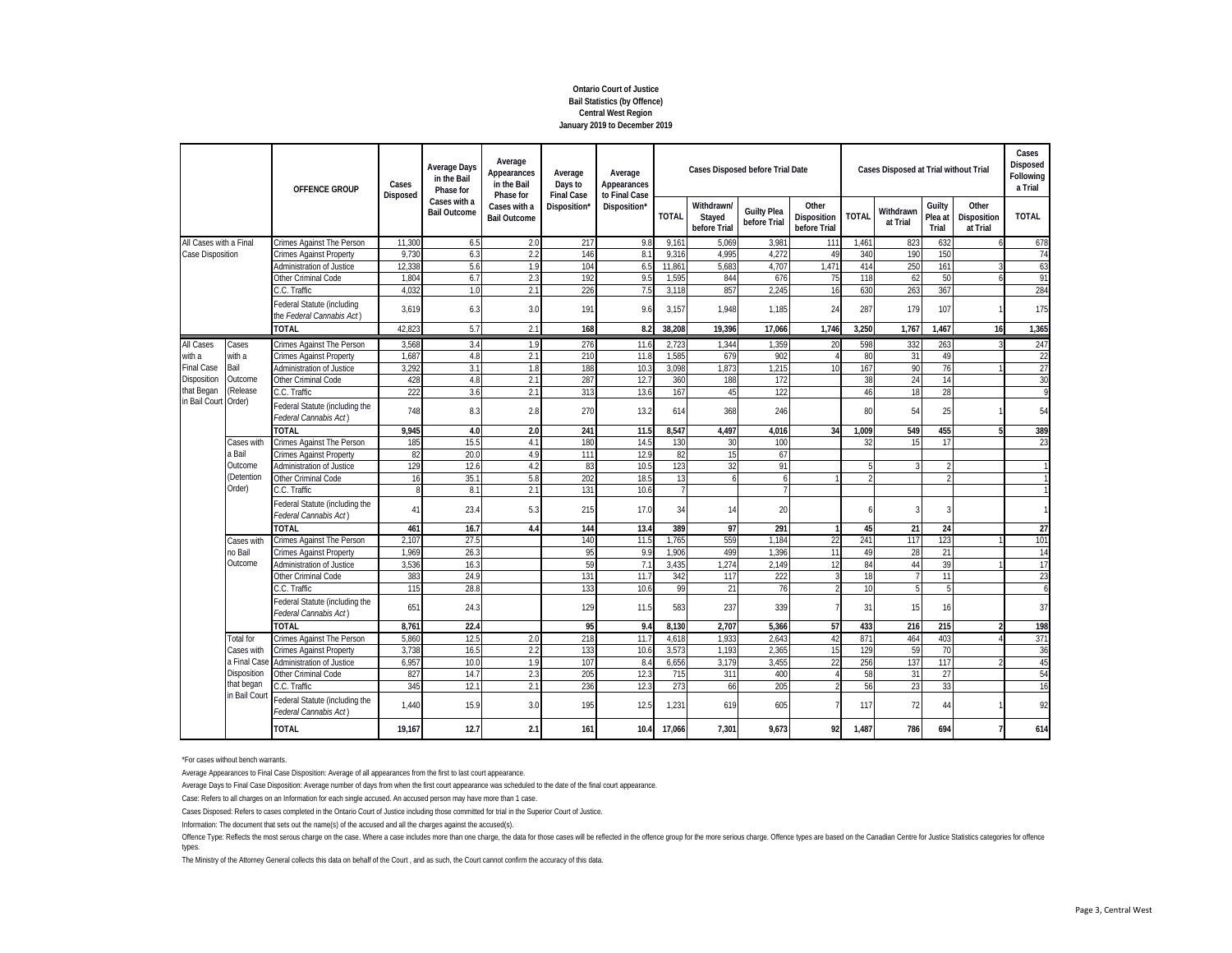#### **Ontario Court of Justice Bail Statistics (by Offence) East Region January 2019 to December 2019**

|                            |                                                                                                                                                               | OFFENCE GROUP<br>Crimes Against The Person<br><b>Crimes Against Property</b><br><b>Administration of Justice</b><br>Other Criminal Code<br>C.C. Traffic<br>Federal Statute (including<br>the Federal Cannabis Act)<br><b>TOTAL</b><br>Crimes Against The Person<br><b>Crimes Against Property</b><br><b>Administration of Justice</b><br>Other Criminal Code<br>C.C. Traffic<br>Federal Statute (including the<br>Federal Cannabis Act)<br><b>TOTAL</b><br>Crimes Against The Person<br><b>Crimes Against Property</b><br>Administration of Justice<br>Other Criminal Code<br>C.C. Traffic<br>Federal Statute (including the<br>Federal Cannabis Act)<br>TOTAL<br>Crimes Against The Person<br><b>Crimes Against Property</b><br>Administration of Justice<br>Other Criminal Code | Cases<br>Disposed                   | <b>Average Days</b><br>in the Bail<br>Phase for | Average<br>Appearances<br>in the Bail<br>Phase for | Average<br>Days to<br><b>Final Case</b> | Average<br>Appearances<br>to Final Case |                                      |                                    | <b>Cases Disposed before Trial Date</b> |              |                       | Cases Disposed at Trial without Trial | Cases<br>Disposed<br>Following<br>a Trial |              |               |
|----------------------------|---------------------------------------------------------------------------------------------------------------------------------------------------------------|-----------------------------------------------------------------------------------------------------------------------------------------------------------------------------------------------------------------------------------------------------------------------------------------------------------------------------------------------------------------------------------------------------------------------------------------------------------------------------------------------------------------------------------------------------------------------------------------------------------------------------------------------------------------------------------------------------------------------------------------------------------------------------------|-------------------------------------|-------------------------------------------------|----------------------------------------------------|-----------------------------------------|-----------------------------------------|--------------------------------------|------------------------------------|-----------------------------------------|--------------|-----------------------|---------------------------------------|-------------------------------------------|--------------|---------------|
|                            | Cases<br>with a<br>Bail<br>Outcome<br>(Release<br>Cases with<br>a Bail<br>Outcome<br>(Detention<br>Order)<br>Cases with<br>no Bail<br>Outcome<br>C.C. Traffic |                                                                                                                                                                                                                                                                                                                                                                                                                                                                                                                                                                                                                                                                                                                                                                                   | Cases with a<br><b>Bail Outcome</b> | Cases with a<br><b>Bail Outcome</b>             | Disposition'                                       | Disposition*                            | <b>TOTAL</b>                            | Withdrawn/<br>Stayed<br>before Trial | <b>Guilty Plea</b><br>before Trial | Other<br>Disposition<br>before Trial    | <b>TOTAL</b> | Withdrawn<br>at Trial | Guilty<br>Plea at<br>Trial            | Other<br>Disposition<br>at Trial          | <b>TOTAL</b> |               |
| All Cases with a Final     |                                                                                                                                                               |                                                                                                                                                                                                                                                                                                                                                                                                                                                                                                                                                                                                                                                                                                                                                                                   | 6,947                               | 9.4                                             | 2.6                                                | 199                                     | 9!                                      | 5,28                                 | 2.269                              | 2,902                                   | 112          | 936                   | 390                                   | 537                                       |              | 728           |
| Case Disposition           |                                                                                                                                                               |                                                                                                                                                                                                                                                                                                                                                                                                                                                                                                                                                                                                                                                                                                                                                                                   | 6.194                               | 7.7                                             | 2.6                                                | 128                                     | 8.1                                     | 5.815                                | 2.408                              | 3,295                                   | 112          | 258                   | 109                                   | 148                                       |              | 121           |
|                            |                                                                                                                                                               |                                                                                                                                                                                                                                                                                                                                                                                                                                                                                                                                                                                                                                                                                                                                                                                   | 9,32                                | 5.9                                             | 2.0                                                | 92                                      | 6.7                                     | 8,847                                | 3,587                              | 3,734                                   | 1,526        | 363                   | 154                                   | 198                                       | 11           | 114           |
|                            |                                                                                                                                                               |                                                                                                                                                                                                                                                                                                                                                                                                                                                                                                                                                                                                                                                                                                                                                                                   | 1,37                                | 12.0                                            | 2.9                                                | 168                                     | 9 <sup>1</sup>                          | 1,204                                | 493                                | 649                                     | 62           | 108                   | 48                                    | 55                                        |              | 61            |
|                            |                                                                                                                                                               |                                                                                                                                                                                                                                                                                                                                                                                                                                                                                                                                                                                                                                                                                                                                                                                   | 2.18                                | 1.0                                             | 2.3                                                | 188                                     | 6.4                                     | 1.707                                | 318                                | 1.360                                   | 29           | 233                   | 95                                    | 137                                       |              | 243           |
|                            |                                                                                                                                                               |                                                                                                                                                                                                                                                                                                                                                                                                                                                                                                                                                                                                                                                                                                                                                                                   | 1.658                               | 7.0                                             | 2.9                                                | 198                                     | 9.6                                     | 1,381                                | 622                                | 721                                     | 38           | 192                   | 86                                    | 104                                       |              | 85            |
|                            |                                                                                                                                                               |                                                                                                                                                                                                                                                                                                                                                                                                                                                                                                                                                                                                                                                                                                                                                                                   | 27.679                              | 7.2                                             | 2.4                                                | 146                                     | 7.8                                     | 24,237                               | 9.697                              | 12.661                                  | 1.879        | 2.090                 | 882                                   | 1.179                                     | 29           | 1,352         |
| All Cases                  |                                                                                                                                                               |                                                                                                                                                                                                                                                                                                                                                                                                                                                                                                                                                                                                                                                                                                                                                                                   | 1,762                               | 6.3                                             | 2.3                                                | 255                                     | 12.3                                    | 1,248                                | 461                                | 771                                     | 16           | 296                   | 111                                   | 184                                       |              | 218           |
| with a                     |                                                                                                                                                               |                                                                                                                                                                                                                                                                                                                                                                                                                                                                                                                                                                                                                                                                                                                                                                                   | 1.096                               | 7.6                                             | 2.5                                                | 182                                     | 12.                                     | 1,015                                | 331                                | 671                                     | 13           | 69                    | 21                                    | 47                                        |              | 12            |
| <b>Final Case</b>          |                                                                                                                                                               |                                                                                                                                                                                                                                                                                                                                                                                                                                                                                                                                                                                                                                                                                                                                                                                   | 2.140                               | 3.7                                             | 1.9                                                | 171                                     | 9.9                                     | 1,939                                | 839                                | 1.086                                   | 14           | 157                   | 77                                    | 80                                        |              | 44            |
| Disposition                |                                                                                                                                                               |                                                                                                                                                                                                                                                                                                                                                                                                                                                                                                                                                                                                                                                                                                                                                                                   | 324                                 | 8.5                                             | 2.8                                                | 206                                     | 12.2                                    | 281                                  | 111                                | 164                                     | h            | 27                    | 14                                    | 12                                        |              | 16            |
| that Began                 |                                                                                                                                                               |                                                                                                                                                                                                                                                                                                                                                                                                                                                                                                                                                                                                                                                                                                                                                                                   | 102                                 | 4.7                                             | 2.2                                                | 270                                     | 12.1                                    | 79                                   | 15                                 | 58                                      | h            | 12                    | 3                                     | $\mathsf{Q}$                              |              | 11            |
| in Bail Court Order)       |                                                                                                                                                               |                                                                                                                                                                                                                                                                                                                                                                                                                                                                                                                                                                                                                                                                                                                                                                                   | 296                                 | 7.5                                             | 2.7                                                | 220                                     | 12.3                                    | 240                                  | 111                                | 128                                     |              | 38                    | 18                                    | 20                                        |              | 18            |
|                            |                                                                                                                                                               |                                                                                                                                                                                                                                                                                                                                                                                                                                                                                                                                                                                                                                                                                                                                                                                   | 5,720                               | 5.7                                             | 2.3                                                | 209                                     | 11.5                                    | 4,802                                | 1,868                              | 2,878                                   | 56           | 599                   | 244                                   | 352                                       | ঽ            | 319           |
|                            |                                                                                                                                                               |                                                                                                                                                                                                                                                                                                                                                                                                                                                                                                                                                                                                                                                                                                                                                                                   | 198                                 | 23.0                                            | 5.0                                                | 139                                     | 12.4                                    | 145                                  | 30                                 | 114                                     |              | 38                    | 18                                    | 20                                        |              | 15            |
|                            |                                                                                                                                                               |                                                                                                                                                                                                                                                                                                                                                                                                                                                                                                                                                                                                                                                                                                                                                                                   | 105                                 | 14.4                                            | 3.4                                                | 68                                      | 8.1                                     | 102                                  | 14                                 | 88                                      |              |                       |                                       | $\mathbf{1}$                              |              |               |
|                            |                                                                                                                                                               |                                                                                                                                                                                                                                                                                                                                                                                                                                                                                                                                                                                                                                                                                                                                                                                   | 175                                 | 10.4                                            | 3.4                                                | 69                                      | 8.1                                     | 163                                  | 29                                 | 134                                     |              |                       |                                       | 4                                         |              | 6             |
|                            |                                                                                                                                                               |                                                                                                                                                                                                                                                                                                                                                                                                                                                                                                                                                                                                                                                                                                                                                                                   | 25                                  | 16.8                                            | 4.0                                                | 93                                      | 10.2                                    | 22                                   | 9                                  | 13                                      |              |                       |                                       |                                           |              |               |
|                            |                                                                                                                                                               |                                                                                                                                                                                                                                                                                                                                                                                                                                                                                                                                                                                                                                                                                                                                                                                   |                                     | 25.0                                            | 5.5                                                | 291                                     | 13.7                                    | 3                                    |                                    | 3                                       |              |                       |                                       |                                           |              |               |
|                            |                                                                                                                                                               |                                                                                                                                                                                                                                                                                                                                                                                                                                                                                                                                                                                                                                                                                                                                                                                   | 32                                  | 18.8                                            | 4.8                                                | 134                                     | 12.5                                    | 24                                   | $\overline{7}$                     | 17                                      |              |                       |                                       | 3                                         |              | $\mathcal{P}$ |
|                            |                                                                                                                                                               |                                                                                                                                                                                                                                                                                                                                                                                                                                                                                                                                                                                                                                                                                                                                                                                   | 539                                 | 16.7                                            | 4.1                                                | 101                                     | 10.1                                    | 459                                  | 89                                 | 369                                     |              | 54                    | 24                                    | 29                                        |              | 26            |
|                            |                                                                                                                                                               |                                                                                                                                                                                                                                                                                                                                                                                                                                                                                                                                                                                                                                                                                                                                                                                   | 1.235                               | 40.5                                            |                                                    | 106                                     | 9.8                                     | 1,057                                | 303                                | 727                                     | 27           | 93                    | 43                                    | 48                                        |              | 85            |
|                            |                                                                                                                                                               |                                                                                                                                                                                                                                                                                                                                                                                                                                                                                                                                                                                                                                                                                                                                                                                   | 1.390                               | 27.2                                            |                                                    | 65                                      | 7 <sub>5</sub>                          | 1,353                                | 335                                | 996                                     | 22           | 19                    |                                       | 12                                        |              | 18            |
|                            |                                                                                                                                                               |                                                                                                                                                                                                                                                                                                                                                                                                                                                                                                                                                                                                                                                                                                                                                                                   | 2,165                               | 20.9                                            |                                                    | 50                                      | 6.6                                     | 2,101                                | 623                                | 1,452                                   | 26           | 43                    | 11                                    | 32                                        |              | 21            |
|                            |                                                                                                                                                               |                                                                                                                                                                                                                                                                                                                                                                                                                                                                                                                                                                                                                                                                                                                                                                                   | 272                                 | 48.8                                            |                                                    | 104                                     | 10.3                                    | 253                                  | 80                                 | 163                                     | 10           | 13                    | 5                                     | 8                                         |              | 6             |
|                            |                                                                                                                                                               |                                                                                                                                                                                                                                                                                                                                                                                                                                                                                                                                                                                                                                                                                                                                                                                   | 45                                  | 36.5                                            |                                                    | 109                                     | 8.9                                     | 42                                   | $\overline{4}$                     | 37                                      |              |                       |                                       |                                           |              |               |
|                            |                                                                                                                                                               | Federal Statute (including the<br>Federal Cannabis Act)                                                                                                                                                                                                                                                                                                                                                                                                                                                                                                                                                                                                                                                                                                                           | 251                                 | 35.                                             |                                                    | 95                                      | 9.6                                     | 229                                  | 99                                 | 126                                     |              | 12                    |                                       | 9                                         |              | 10            |
|                            |                                                                                                                                                               | <b>TOTAL</b>                                                                                                                                                                                                                                                                                                                                                                                                                                                                                                                                                                                                                                                                                                                                                                      | 5,358                               | 29.3                                            |                                                    | 72                                      | 8.1                                     | 5.035                                | 1.444                              | 3,501                                   | 90           | 182                   | 71                                    | 109                                       |              | 141           |
|                            | <b>Total for</b>                                                                                                                                              | Crimes Against The Person                                                                                                                                                                                                                                                                                                                                                                                                                                                                                                                                                                                                                                                                                                                                                         | 3,195                               | 20.5                                            | 2.6                                                | 185                                     | 11.3                                    | 2,450                                | 794                                | 1.612                                   | 44           | 427                   | 172                                   | 252                                       |              | 318           |
|                            | Cases with                                                                                                                                                    | <b>Crimes Against Property</b>                                                                                                                                                                                                                                                                                                                                                                                                                                                                                                                                                                                                                                                                                                                                                    | 2,59                                | 18.4                                            | 2.6                                                | 105                                     | 9.5                                     | 2,470                                | 680                                | 1,755                                   | 35           | 90                    | 29                                    | 60                                        |              | 31            |
|                            | a Final Cas                                                                                                                                                   | <b>Administration of Justice</b>                                                                                                                                                                                                                                                                                                                                                                                                                                                                                                                                                                                                                                                                                                                                                  | 4.480                               | 12.3                                            | 2.0                                                | 99                                      | 8 <sub>0</sub>                          | 4,203                                | .491                               | 2.672                                   | 40           | 206                   | 90                                    | 116                                       |              | 71            |
|                            | Disposition                                                                                                                                                   | Other Criminal Code                                                                                                                                                                                                                                                                                                                                                                                                                                                                                                                                                                                                                                                                                                                                                               | 62                                  | 26.5                                            | 2.9                                                | 151                                     | 11.                                     | 556                                  | 200                                | 340                                     | 16           | 42                    | 19                                    | 21                                        |              | 23            |
|                            |                                                                                                                                                               | C.C. Traffic                                                                                                                                                                                                                                                                                                                                                                                                                                                                                                                                                                                                                                                                                                                                                                      | 151                                 | 14.                                             | 2.3                                                | 218                                     | 11.7                                    | 124                                  | 19                                 | 98                                      |              | 14                    |                                       | $\mathsf{Q}$                              |              | 13            |
| that began<br>in Bail Cour | Federal Statute (including the<br>Federal Cannabis Act)                                                                                                       | 579                                                                                                                                                                                                                                                                                                                                                                                                                                                                                                                                                                                                                                                                                                                                                                               | 20.1                                | 2.9                                             | 156                                                | 11.0                                    | 493                                     | 217                                  | 271                                | 5                                       | 56           | 24                    | 32                                    |                                           | 30           |               |
|                            |                                                                                                                                                               | <b>TOTAL</b>                                                                                                                                                                                                                                                                                                                                                                                                                                                                                                                                                                                                                                                                                                                                                                      | 11,617                              | 17.1                                            | 2.4                                                | 133                                     | 9.7                                     | 10,296                               | 3,401                              | 6,748                                   | 147          | 835                   | 339                                   | 490                                       | 6            | 486           |

\*For cases without bench warrants.

Average Appearances to Final Case Disposition: Average of all appearances from the first to last court appearance.

Average Days to Final Case Disposition: Average number of days from when the first court appearance was scheduled to the date of the final court appearance.

Case: Refers to all charges on an Information for each single accused. An accused person may have more than 1 case.

Cases Disposed: Refers to cases completed in the Ontario Court of Justice including those committed for trial in the Superior Court of Justice.

Information: The document that sets out the name(s) of the accused and all the charges against the accused(s).

Offence Type: Reflects the most serous charge on the case. Where a case includes more than one charge, the data for those cases will be reflected in the offence group for the more exious charge. Offence types are based on types.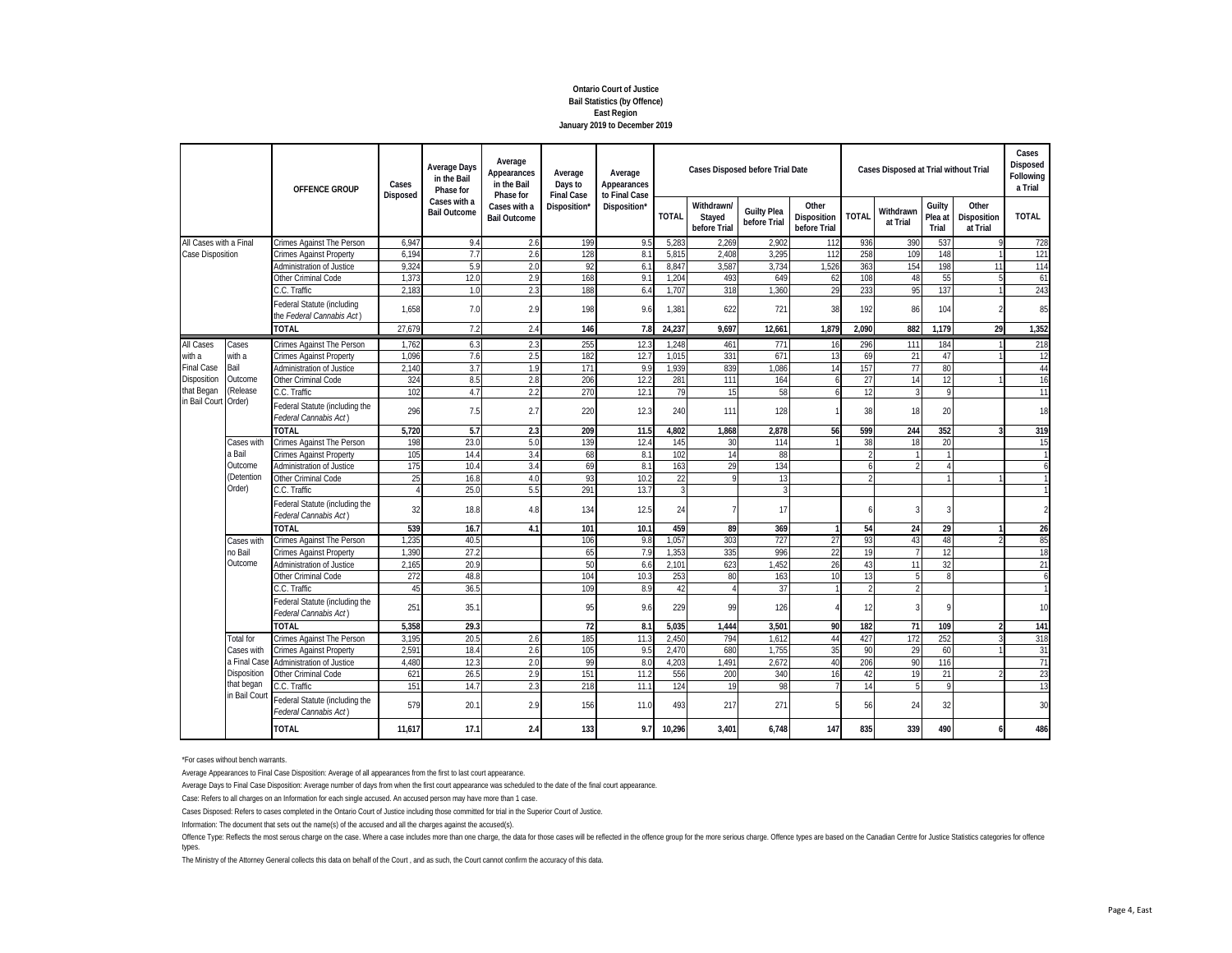# **Ontario Court of Justice Bail Statistics (by Offence) North East Region January 2019 to December 2019**

|                   |                                                                                                                                                                                                 | OFFENCE GROUP<br>Crimes Against The Person<br><b>Crimes Against Property</b><br><b>Administration of Justice</b><br>Other Criminal Code<br>C.C. Traffic<br>Federal Statute (including<br>the Federal Cannabis Act)<br><b>TOTAL</b><br>Crimes Against The Person<br><b>Crimes Against Property</b><br>Administration of Justice<br>Other Criminal Code<br>C.C. Traffic<br>Federal Statute (including the<br>Federal Cannabis Act)<br><b>TOTAL</b><br>Crimes Against The Person<br><b>Crimes Against Property</b><br>Administration of Justice<br>Other Criminal Code<br>C.C. Traffic<br>Federal Statute (including the<br>Federal Cannabis Act)<br>TOTAL<br>Crimes Against The Person<br><b>Crimes Against Property</b><br>Administration of Justice<br>Other Criminal Code<br>C.C. Traffic | Cases<br>Disposed | <b>Average Days</b><br>in the Bail<br>Phase for | Average<br>Appearances<br>in the Bail<br>Phase for | Average<br>Days to<br><b>Final Case</b> | Average<br>Appearances<br>to Final Case |              |                                      | <b>Cases Disposed before Trial Date</b> |                                      |              | Cases Disposed at Trial without Trial |                            |                                  | Cases<br>Disposed<br>Following<br>a Trial |
|-------------------|-------------------------------------------------------------------------------------------------------------------------------------------------------------------------------------------------|--------------------------------------------------------------------------------------------------------------------------------------------------------------------------------------------------------------------------------------------------------------------------------------------------------------------------------------------------------------------------------------------------------------------------------------------------------------------------------------------------------------------------------------------------------------------------------------------------------------------------------------------------------------------------------------------------------------------------------------------------------------------------------------------|-------------------|-------------------------------------------------|----------------------------------------------------|-----------------------------------------|-----------------------------------------|--------------|--------------------------------------|-----------------------------------------|--------------------------------------|--------------|---------------------------------------|----------------------------|----------------------------------|-------------------------------------------|
|                   | All Cases with a Final<br>Cases<br>with a<br>Bail<br>Outcome<br>(Release<br>in Bail Court Order)<br>Cases with<br>a Bail<br>Outcome<br>(Detention<br>Order)<br>Cases with<br>no Bail<br>Outcome |                                                                                                                                                                                                                                                                                                                                                                                                                                                                                                                                                                                                                                                                                                                                                                                            |                   | Cases with a<br><b>Bail Outcome</b>             | Cases with a<br><b>Bail Outcome</b>                | Disposition'                            | Disposition*                            | <b>TOTAL</b> | Withdrawn/<br>Stayed<br>before Trial | <b>Guilty Plea</b><br>before Trial      | Other<br>Disposition<br>before Trial | <b>TOTAL</b> | Withdrawn<br>at Trial                 | Guilty<br>Plea at<br>Trial | Other<br>Disposition<br>at Trial | <b>TOTAL</b>                              |
|                   |                                                                                                                                                                                                 |                                                                                                                                                                                                                                                                                                                                                                                                                                                                                                                                                                                                                                                                                                                                                                                            | 4.722             | 2.4                                             | 1.6                                                | 173                                     | 8.3                                     | 3,748        | 1.859                                | 1,870                                   | 19                                   | 651          | 295                                   | 353                        |                                  | 323                                       |
| Case Disposition  |                                                                                                                                                                                                 |                                                                                                                                                                                                                                                                                                                                                                                                                                                                                                                                                                                                                                                                                                                                                                                            | 3.56              | 2.8                                             | 1.9                                                | 131                                     | 7.3                                     | 3.302        | 1.358                                | 1.924                                   | 20                                   | 176          | 74                                    | 101                        |                                  | 84                                        |
|                   |                                                                                                                                                                                                 |                                                                                                                                                                                                                                                                                                                                                                                                                                                                                                                                                                                                                                                                                                                                                                                            | 5,79              | 2.2                                             | 1.7                                                | 106                                     | 6.4                                     | 5,432        | 2,145                                | 3.147                                   | 140                                  | 294          | 132                                   | 160                        |                                  | 65                                        |
|                   |                                                                                                                                                                                                 |                                                                                                                                                                                                                                                                                                                                                                                                                                                                                                                                                                                                                                                                                                                                                                                            | 802               | 2.3                                             | 1.8                                                | 158                                     | 8.                                      | 695          | 334                                  | 298                                     | 63                                   | 59           | 25                                    | 31                         |                                  | 48                                        |
|                   |                                                                                                                                                                                                 |                                                                                                                                                                                                                                                                                                                                                                                                                                                                                                                                                                                                                                                                                                                                                                                            | 938               | 0.2                                             | 2.0                                                | 172                                     | 6.3                                     | 795          | 168                                  | 618                                     | Q                                    | 90           | 49                                    | 39                         |                                  | 53                                        |
|                   |                                                                                                                                                                                                 |                                                                                                                                                                                                                                                                                                                                                                                                                                                                                                                                                                                                                                                                                                                                                                                            | 939               | 2.6                                             | 2.0                                                | 190                                     | 8.9                                     | 749          | 378                                  | 361                                     | 10                                   | 100          | 53                                    | 46                         |                                  | 90                                        |
|                   |                                                                                                                                                                                                 |                                                                                                                                                                                                                                                                                                                                                                                                                                                                                                                                                                                                                                                                                                                                                                                            | 16.754            | 2.3                                             | 1.7                                                | 142                                     | 7.4                                     | 14,721       | 6,242                                | 8,218                                   | 261                                  | 1.370        | 628                                   | 730                        | 12                               | 663                                       |
| All Cases         |                                                                                                                                                                                                 |                                                                                                                                                                                                                                                                                                                                                                                                                                                                                                                                                                                                                                                                                                                                                                                            | 1,164             | 1.5                                             | 1.5                                                | 212                                     | 10.9                                    | 869          | 354                                  | 514                                     |                                      | 213          | 88                                    | 125                        |                                  | 82                                        |
| with a            |                                                                                                                                                                                                 |                                                                                                                                                                                                                                                                                                                                                                                                                                                                                                                                                                                                                                                                                                                                                                                            | 484               | 2.5                                             | 1.8                                                | 163                                     | 11.6                                    | 441          | 143                                  | 298                                     |                                      | 35           | $\mathsf Q$                           | 26                         |                                  | 8                                         |
| <b>Final Case</b> |                                                                                                                                                                                                 |                                                                                                                                                                                                                                                                                                                                                                                                                                                                                                                                                                                                                                                                                                                                                                                            | 1.144             | 1.6                                             | 1.6                                                | 160                                     | 10.6                                    | 1,043        | 371                                  | 668                                     |                                      | 84           | 35                                    | 49                         |                                  | 17                                        |
| Disposition       |                                                                                                                                                                                                 |                                                                                                                                                                                                                                                                                                                                                                                                                                                                                                                                                                                                                                                                                                                                                                                            | 146               | 2.5                                             | 1.8                                                | 228                                     | 11.8                                    | 123          | 44                                   | 70                                      |                                      | 13           | 6                                     |                            |                                  | 10                                        |
| that Began        |                                                                                                                                                                                                 |                                                                                                                                                                                                                                                                                                                                                                                                                                                                                                                                                                                                                                                                                                                                                                                            | 32                | 1.8                                             | 1.9                                                | 205                                     | 12.8                                    | 27           | 6                                    | 21                                      |                                      |              |                                       | $\boldsymbol{\Lambda}$     |                                  |                                           |
|                   |                                                                                                                                                                                                 |                                                                                                                                                                                                                                                                                                                                                                                                                                                                                                                                                                                                                                                                                                                                                                                            | 147               | 2.9                                             | 1.9                                                | 246                                     | 12.7                                    | 109          | 51                                   | 58                                      |                                      | 20           | 15                                    | 5                          |                                  | 18                                        |
|                   |                                                                                                                                                                                                 |                                                                                                                                                                                                                                                                                                                                                                                                                                                                                                                                                                                                                                                                                                                                                                                            | 3,117             | 1.8                                             | 1.6                                                | 191                                     | 11.0                                    | 2,612        | 969                                  | 1,629                                   | 14                                   | 370          | 154                                   | 216                        |                                  | 135                                       |
|                   |                                                                                                                                                                                                 |                                                                                                                                                                                                                                                                                                                                                                                                                                                                                                                                                                                                                                                                                                                                                                                            | 75                | 8.2                                             | 3.5                                                | 119                                     | 11.7                                    | 54           | 7                                    | 47                                      |                                      | 12           |                                       | 7                          |                                  | 9                                         |
|                   |                                                                                                                                                                                                 |                                                                                                                                                                                                                                                                                                                                                                                                                                                                                                                                                                                                                                                                                                                                                                                            | 49                | 9.0                                             | 3.2                                                | 63                                      | 8.7                                     | 46           | 10                                   | 36                                      |                                      |              |                                       |                            |                                  |                                           |
|                   |                                                                                                                                                                                                 |                                                                                                                                                                                                                                                                                                                                                                                                                                                                                                                                                                                                                                                                                                                                                                                            | 87                | 5.5                                             | 2.8                                                | 66                                      | 8.4                                     | 77           | $\mathsf{Q}$                         | 68                                      |                                      |              |                                       |                            |                                  | 5                                         |
|                   |                                                                                                                                                                                                 |                                                                                                                                                                                                                                                                                                                                                                                                                                                                                                                                                                                                                                                                                                                                                                                            | 13                | 2.4                                             | 2.5                                                | 88                                      | 9.7                                     | 10           | 4                                    | 4                                       |                                      |              |                                       |                            |                                  |                                           |
|                   |                                                                                                                                                                                                 |                                                                                                                                                                                                                                                                                                                                                                                                                                                                                                                                                                                                                                                                                                                                                                                            |                   | 5.5                                             | 4.0                                                | 115                                     | 12.5                                    |              |                                      |                                         |                                      |              |                                       | -1                         |                                  |                                           |
|                   |                                                                                                                                                                                                 |                                                                                                                                                                                                                                                                                                                                                                                                                                                                                                                                                                                                                                                                                                                                                                                            | 13                | 8.3                                             | 3.3                                                | 161                                     | 13.1                                    | 10           |                                      | 10                                      |                                      |              |                                       |                            |                                  |                                           |
|                   |                                                                                                                                                                                                 |                                                                                                                                                                                                                                                                                                                                                                                                                                                                                                                                                                                                                                                                                                                                                                                            | 239               | 7.1                                             | 3.1                                                | 88                                      | 9.9                                     | 198          | 30                                   | 166                                     | $\mathfrak{p}$                       | 21           | $\overline{7}$                        | 14                         |                                  | 20                                        |
|                   |                                                                                                                                                                                                 |                                                                                                                                                                                                                                                                                                                                                                                                                                                                                                                                                                                                                                                                                                                                                                                            | 755               | 11.8                                            |                                                    | 104                                     | 8.8                                     | 636          | 227                                  | 407                                     |                                      | 69           | 28                                    | 40                         |                                  | 50                                        |
|                   |                                                                                                                                                                                                 |                                                                                                                                                                                                                                                                                                                                                                                                                                                                                                                                                                                                                                                                                                                                                                                            | 622               | 13.6                                            |                                                    | 76                                      | 8.9                                     | 591          | 158                                  | 431                                     |                                      | 23           |                                       | 16                         |                                  | 8                                         |
|                   |                                                                                                                                                                                                 |                                                                                                                                                                                                                                                                                                                                                                                                                                                                                                                                                                                                                                                                                                                                                                                            | 1.233             | 8.7                                             |                                                    | 63                                      | 7.4                                     | 1,183        | 287                                  | 885                                     | 11                                   | 38           | 11                                    | 27                         |                                  | 12                                        |
|                   |                                                                                                                                                                                                 |                                                                                                                                                                                                                                                                                                                                                                                                                                                                                                                                                                                                                                                                                                                                                                                            | 150               | 9.6                                             |                                                    | 91                                      | 9.0                                     | 131          | 45                                   | 71                                      | 15                                   | 10           |                                       | 6                          |                                  | 9                                         |
|                   |                                                                                                                                                                                                 |                                                                                                                                                                                                                                                                                                                                                                                                                                                                                                                                                                                                                                                                                                                                                                                            | 24                | 4.8                                             |                                                    | 113                                     | 10.5                                    | 24           | 8                                    | 16                                      |                                      |              |                                       |                            |                                  |                                           |
|                   |                                                                                                                                                                                                 | Federal Statute (including the<br>Federal Cannabis Act)                                                                                                                                                                                                                                                                                                                                                                                                                                                                                                                                                                                                                                                                                                                                    | 134               | 13.8                                            |                                                    | 99                                      | 10.4                                    | 110          | 51                                   | 59                                      |                                      | 12           |                                       | 6                          |                                  | 12                                        |
|                   |                                                                                                                                                                                                 | <b>TOTAL</b>                                                                                                                                                                                                                                                                                                                                                                                                                                                                                                                                                                                                                                                                                                                                                                               | 2,918             | 10.8                                            |                                                    | 80                                      | 8.3                                     | 2,675        | 776                                  | 1.869                                   | 30                                   | 152          | 56                                    | 95                         |                                  | 91                                        |
|                   | <b>Total for</b>                                                                                                                                                                                | Crimes Against The Person                                                                                                                                                                                                                                                                                                                                                                                                                                                                                                                                                                                                                                                                                                                                                                  | 1.994             | 5.7                                             | 1.6                                                | 163                                     | 10.7                                    | 1,559        | 588                                  | 968                                     |                                      | 294          | 121                                   | 172                        |                                  | 141                                       |
|                   | Cases with                                                                                                                                                                                      | <b>Crimes Against Property</b>                                                                                                                                                                                                                                                                                                                                                                                                                                                                                                                                                                                                                                                                                                                                                             | 1.155             | 8.8                                             | 1.9                                                | 101                                     | 9.7                                     | 1.078        | 311                                  | 765                                     |                                      | 58           | 16                                    | 42                         |                                  | 19                                        |
|                   | a Final Cas                                                                                                                                                                                     | <b>Administration of Justice</b>                                                                                                                                                                                                                                                                                                                                                                                                                                                                                                                                                                                                                                                                                                                                                           | 2.464             | 5.2                                             | 1.7                                                | 97                                      | 8.6                                     | 2,303        | 667                                  | 1.621                                   | 15                                   | 127          | 47                                    | 80                         |                                  | 34                                        |
|                   | Disposition                                                                                                                                                                                     | Other Criminal Code                                                                                                                                                                                                                                                                                                                                                                                                                                                                                                                                                                                                                                                                                                                                                                        | 309               | 5.9                                             | 1.8                                                | 141                                     | 10.                                     | 264          | 93                                   | 145                                     | 26                                   | 26           | 11                                    | 15                         |                                  | 19                                        |
|                   | that began                                                                                                                                                                                      | C.C. Traffic                                                                                                                                                                                                                                                                                                                                                                                                                                                                                                                                                                                                                                                                                                                                                                               | 58                | 3.2                                             | 2.0                                                | 163                                     | 11.8                                    | 52           | 14                                   | 38                                      |                                      |              |                                       | 5                          |                                  |                                           |
|                   | in Bail Cour                                                                                                                                                                                    | Federal Statute (including the<br>Federal Cannabis Act)                                                                                                                                                                                                                                                                                                                                                                                                                                                                                                                                                                                                                                                                                                                                    | 294               | 8.1                                             | 2.0                                                | 164                                     | 11.5                                    | 229          | 102                                  | 127                                     |                                      | 32           | 21                                    | 11                         |                                  | 33                                        |
|                   |                                                                                                                                                                                                 | <b>TOTAL</b>                                                                                                                                                                                                                                                                                                                                                                                                                                                                                                                                                                                                                                                                                                                                                                               | 6,274             | 6.2                                             | 1.7                                                | 125                                     | 9.5                                     | 5,485        | 1,775                                | 3,664                                   | 46                                   | 543          | 217                                   | 325                        |                                  | 246                                       |

\*For cases without bench warrants.

Average Appearances to Final Case Disposition: Average of all appearances from the first to last court appearance.

Average Days to Final Case Disposition: Average number of days from when the first court appearance was scheduled to the date of the final court appearance.

Case: Refers to all charges on an Information for each single accused. An accused person may have more than 1 case.

Cases Disposed: Refers to cases completed in the Ontario Court of Justice including those committed for trial in the Superior Court of Justice.

Information: The document that sets out the name(s) of the accused and all the charges against the accused(s).

Offence Type: Reflects the most serous charge on the case. Where a case includes more than one charge, the data for those cases will be reflected in the offence group for the more exious charge. Offence types are based on types.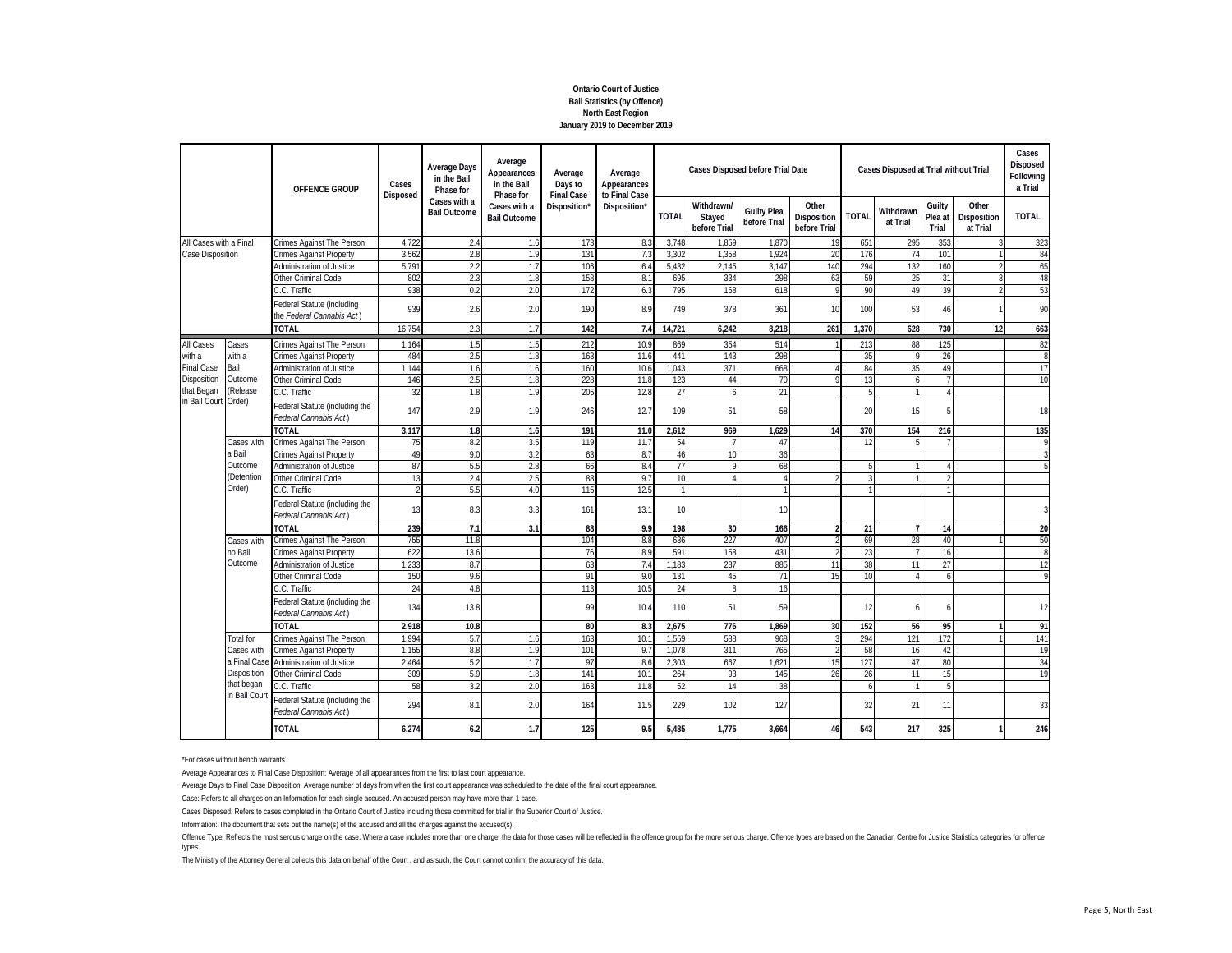# **Ontario Court of Justice Bail Statistics (by Offence) North West Region January 2019 to December 2019**

|                                                                                               |                                                                                                                                                                                           | OFFENCE GROUP<br>Crimes Against The Person<br><b>Crimes Against Property</b><br><b>Administration of Justice</b><br>Other Criminal Code | Cases<br>Disposed | <b>Average Days</b><br>in the Bail<br>Phase for | Average<br>Appearances<br>in the Bail<br>Phase for | Average<br>Days to<br><b>Final Case</b> | Average<br>Appearances<br>to Final Case |              |                                      | <b>Cases Disposed before Trial Date</b> |                                      |                 | Cases Disposed at Trial without Trial |                            |                                  | Cases<br>Disposed<br>Following<br>a Trial |
|-----------------------------------------------------------------------------------------------|-------------------------------------------------------------------------------------------------------------------------------------------------------------------------------------------|-----------------------------------------------------------------------------------------------------------------------------------------|-------------------|-------------------------------------------------|----------------------------------------------------|-----------------------------------------|-----------------------------------------|--------------|--------------------------------------|-----------------------------------------|--------------------------------------|-----------------|---------------------------------------|----------------------------|----------------------------------|-------------------------------------------|
|                                                                                               | All Cases with a Final<br>C.C. Traffic<br><b>TOTAL</b><br>Cases<br>with a<br>Bail<br>Outcome<br>(Release<br>C.C. Traffic<br><b>TOTAL</b><br>Cases with<br>a Bail<br>Outcome<br>(Detention |                                                                                                                                         |                   | Cases with a<br><b>Bail Outcome</b>             | Cases with a<br><b>Bail Outcome</b>                | Disposition'                            | Disposition*                            | <b>TOTAL</b> | Withdrawn/<br>Stayed<br>before Trial | <b>Guilty Plea</b><br>before Trial      | Other<br>Disposition<br>before Trial | <b>TOTAL</b>    | Withdrawn<br>at Trial                 | Guilty<br>Plea at<br>Trial | Other<br>Disposition<br>at Trial | <b>TOTAL</b>                              |
|                                                                                               |                                                                                                                                                                                           |                                                                                                                                         | 3,557             | 6.7                                             | 2.9                                                | 201                                     | 9.8                                     | 2,472        | 1.077                                | 1,360                                   | 35                                   | 849             | 477                                   | 371                        |                                  | 236                                       |
| Case Disposition                                                                              |                                                                                                                                                                                           |                                                                                                                                         | 1,762             | 6.3                                             | 2.9                                                | 149                                     | 8.5                                     | 1,612        | 609                                  | 976                                     | 27                                   | 132             | 76                                    | 56                         |                                  | 18                                        |
|                                                                                               |                                                                                                                                                                                           |                                                                                                                                         | 3,18              | 6.6                                             | 2.6                                                | 123                                     | 7.8                                     | 2,960        | ,236                                 | 1.664                                   | 60                                   | 196             | 95                                    | 100                        |                                  | 27                                        |
|                                                                                               |                                                                                                                                                                                           |                                                                                                                                         | 356               | 6.2                                             | 3.5                                                | 186                                     | 9.                                      | 310          | 130                                  | 172                                     | $\mathsf{R}$                         | 37              | 16                                    | 21                         |                                  | 9                                         |
|                                                                                               |                                                                                                                                                                                           |                                                                                                                                         | 800               | 0.4                                             | 2.4                                                | 177                                     | 6.6                                     | 686          | 115                                  | 550                                     | 21                                   | 73              | 30                                    | 41                         |                                  | 41                                        |
|                                                                                               |                                                                                                                                                                                           | Federal Statute (including<br>the Federal Cannabis Act)                                                                                 | 496               | 6.9                                             | 4.4                                                | 189                                     | 9.8                                     | 441          | 224                                  | 201                                     | 16                                   | 43              | 16                                    | 27                         |                                  | 12                                        |
| All Cases<br>with a<br><b>Final Case</b><br>Disposition<br>that Began<br>in Bail Court Order) |                                                                                                                                                                                           | 10.154                                                                                                                                  | 6.1               | 2.9                                             | 165                                                | 8.7                                     | 8,481                                   | 3,391        | 4,923                                | 167                                     | 1,330                                | 710             | 616                                   | 4                          | 343                              |                                           |
|                                                                                               |                                                                                                                                                                                           | Crimes Against The Person                                                                                                               | 1,02              | 6.4                                             | 2.8                                                | 254                                     | 12.5                                    | 635          | 224                                  | 406                                     | 5                                    | 305             | 167                                   | 137                        |                                  | 83                                        |
|                                                                                               |                                                                                                                                                                                           | <b>Crimes Against Property</b>                                                                                                          | 291               | 6.3                                             | 2.7                                                | 225                                     | 13.                                     | 254          | 70                                   | 182                                     |                                      | 34              | 17                                    | 17                         |                                  | 3                                         |
|                                                                                               |                                                                                                                                                                                           | Administration of Justice                                                                                                               | 811               | 5.6                                             | 2.5                                                | 185                                     | 10.5                                    | 739          | 323                                  | 407                                     |                                      | 65              | 30                                    | 34                         |                                  |                                           |
|                                                                                               |                                                                                                                                                                                           | Other Criminal Code                                                                                                                     | 58                | 8.9                                             | 3.1                                                | 249                                     | 13.7                                    | 44           | 14                                   | 30                                      |                                      | 11              |                                       | 8                          |                                  |                                           |
|                                                                                               |                                                                                                                                                                                           |                                                                                                                                         | 27                | 1.7                                             | 1.7                                                | 296                                     | 11.7                                    | 22           | 5                                    | 16                                      |                                      |                 |                                       | $\mathbf{1}$               |                                  |                                           |
|                                                                                               |                                                                                                                                                                                           | Federal Statute (including the<br>Federal Cannabis Act)                                                                                 | 100               | 14.6                                            | 4.4                                                | 261                                     | 14.3                                    | 82           | 28                                   | 54                                      |                                      | 12              |                                       | 9                          |                                  | $\overline{6}$                            |
|                                                                                               |                                                                                                                                                                                           |                                                                                                                                         | 2,310             | 6.5                                             | 2.8                                                | 227                                     | 12.0                                    | 1.776        | 664                                  | 1,095                                   | 17                                   | 429             | 221                                   | 206                        | 2                                | 105                                       |
|                                                                                               |                                                                                                                                                                                           | Crimes Against The Person                                                                                                               | 53                | 16.4                                            | 4.8                                                | 218                                     | 15.7                                    | 37           | 17                                   | 20                                      |                                      | 11              | 5                                     | 6                          |                                  | 5                                         |
|                                                                                               |                                                                                                                                                                                           | <b>Crimes Against Property</b>                                                                                                          | 23                | 22.0                                            | 5.0                                                | 123                                     | 12.3                                    | 20           | $\mathbf{1}$                         | 19                                      |                                      |                 |                                       | $\mathbf{1}$               |                                  |                                           |
|                                                                                               |                                                                                                                                                                                           | Administration of Justice                                                                                                               | 28                | 16.8                                            | 4.1                                                | 114                                     | 10.5                                    | 25           | 5                                    | 20                                      |                                      |                 |                                       | $\mathfrak{D}$             |                                  |                                           |
|                                                                                               |                                                                                                                                                                                           | Other Criminal Code                                                                                                                     |                   | 24.0                                            | 7.4                                                | 104                                     | 11.                                     |              |                                      | $\overline{4}$                          |                                      |                 |                                       |                            |                                  |                                           |
|                                                                                               | Order)                                                                                                                                                                                    | C.C. Traffic                                                                                                                            |                   | 29.0                                            | 8.7                                                | 259                                     | 26.3                                    |              | 1                                    | $\overline{\phantom{a}}$                |                                      |                 |                                       |                            |                                  |                                           |
|                                                                                               |                                                                                                                                                                                           | Federal Statute (including the<br>Federal Cannabis Act)                                                                                 |                   | 17.8                                            | 4.2                                                | 231                                     | 17.8                                    |              | $\mathfrak{D}$                       |                                         |                                      |                 |                                       |                            |                                  |                                           |
|                                                                                               |                                                                                                                                                                                           | <b>TOTAL</b>                                                                                                                            | 117               | 18.3                                            | 4.9                                                | 169                                     | 13.9                                    | 95           | 27                                   | 68                                      |                                      | 15              | 6                                     | 9                          |                                  |                                           |
|                                                                                               | Cases with                                                                                                                                                                                | Crimes Against The Person                                                                                                               | 741               | 22.3                                            |                                                    | 132                                     | 10.8                                    | 552          | 136                                  | 410                                     |                                      | 148             | 61                                    | 87                         |                                  | 41                                        |
|                                                                                               | no Bail                                                                                                                                                                                   | <b>Crimes Against Property</b>                                                                                                          | 416               | 21.0                                            |                                                    | 74                                      | 8.4                                     | 393          | 84                                   | 309                                     |                                      | 21              | 12                                    | $\mathsf{Q}$               |                                  |                                           |
|                                                                                               | Outcome                                                                                                                                                                                   | Administration of Justice                                                                                                               | 1.060             | 15.2                                            |                                                    | 70                                      | 7.2                                     | 1.012        | 289                                  | 721                                     |                                      | 42              | 17                                    | 25                         |                                  |                                           |
|                                                                                               |                                                                                                                                                                                           | Other Criminal Code                                                                                                                     | 75                | 20.7                                            |                                                    | 117                                     | 10.3                                    | 63           | 17                                   | 45                                      |                                      | $1^{\circ}$     |                                       | 6                          |                                  |                                           |
|                                                                                               |                                                                                                                                                                                           | C.C. Traffic                                                                                                                            | 16                | 12.7                                            |                                                    | 61                                      | 5.1                                     | 16           | $\mathfrak{D}$                       | 13                                      |                                      |                 |                                       |                            |                                  |                                           |
|                                                                                               |                                                                                                                                                                                           | Federal Statute (including the<br>Federal Cannabis Act)                                                                                 | 93                | 20.0                                            |                                                    | 103                                     | 10.7                                    | 83           | 38                                   | 45                                      |                                      |                 |                                       | 3                          |                                  |                                           |
|                                                                                               |                                                                                                                                                                                           | <b>TOTAL</b>                                                                                                                            | 2.401             | 18.7                                            |                                                    | 92                                      | 8.7                                     | 2,119        | 566                                  | 1.543                                   | 10                                   | 229             | 99                                    | 130                        |                                  | 53                                        |
|                                                                                               | <b>Total for</b>                                                                                                                                                                          | Crimes Against The Person                                                                                                               | 1.81              | 13.2                                            | 2.9                                                | 195                                     | 11.8                                    | 1,224        | 377                                  | 836                                     | 11                                   | 464             | 233                                   | 230                        |                                  | 129                                       |
|                                                                                               | Cases with                                                                                                                                                                                | <b>Crimes Against Property</b>                                                                                                          | 730               | 15.1                                            | 2.9                                                | 120                                     | 9 <sub>5</sub>                          | 667          | 155                                  | 510                                     |                                      | 57              | 30                                    | 27                         |                                  | $\overline{6}$                            |
| a Final Cas                                                                                   | <b>Administration of Justice</b>                                                                                                                                                          | 1.899                                                                                                                                   | 11.1              | 2.6                                             | 111                                                | 8.4                                     | 1.776                                   | 617          | 1.148                                | 11                                      | 109                                  | 47              | 61                                    |                            | 14                               |                                           |
|                                                                                               | Disposition                                                                                                                                                                               | Other Criminal Code                                                                                                                     | 138               | 15.9                                            | 3.5                                                | 163                                     | 11.5                                    | 112          | 32                                   | 79                                      |                                      | $\overline{22}$ |                                       | 14                         |                                  |                                           |
|                                                                                               | that began                                                                                                                                                                                | C.C. Traffic                                                                                                                            | 46                | 7.1                                             | 2.4                                                | 199                                     | 10.3                                    | 41           | 8                                    | 31                                      |                                      |                 |                                       |                            |                                  |                                           |
|                                                                                               | in Bail Cour                                                                                                                                                                              | Federal Statute (including the<br>Federal Cannabis Act)                                                                                 | 198               | 17.2                                            | 4.4                                                | 172                                     | 12.4                                    | 170          | 68                                   | 102                                     |                                      | 19              |                                       | 12                         |                                  | 9                                         |
|                                                                                               |                                                                                                                                                                                           | <b>TOTAL</b>                                                                                                                            | 4,828             | 12.8                                            | 2.9                                                | 148                                     | 10.2                                    | 3,990        | 1.257                                | 2,706                                   | 27                                   | 673             | 326                                   | 345                        | 2                                | 165                                       |

\*For cases without bench warrants.

Average Appearances to Final Case Disposition: Average of all appearances from the first to last court appearance.

Average Days to Final Case Disposition: Average number of days from when the first court appearance was scheduled to the date of the final court appearance.

Case: Refers to all charges on an Information for each single accused. An accused person may have more than 1 case.

Cases Disposed: Refers to cases completed in the Ontario Court of Justice including those committed for trial in the Superior Court of Justice.

Information: The document that sets out the name(s) of the accused and all the charges against the accused(s).

Offence Type: Reflects the most serous charge on the case. Where a case includes more than one charge, the data for those cases will be reflected in the offence group for the more exious charge. Offence types are based on types.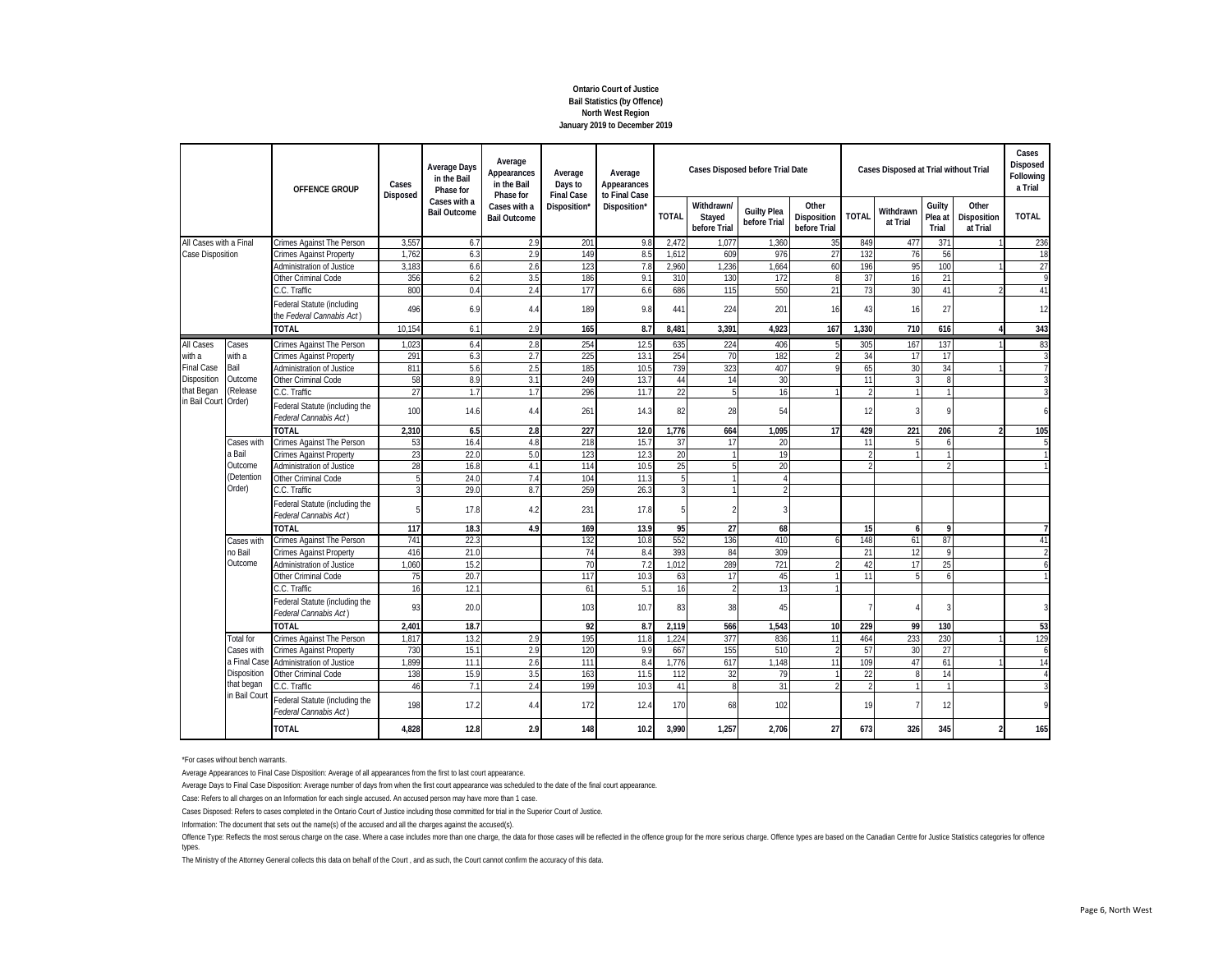## **Ontario Court of Justice Bail Statistics (by Offence) Toronto Region January 2019 to December 2019**

|                        |                                                                                                                                                                                                                                                                                                                                                                                                                                                              | OFFENCE GROUP<br>Crimes Against The Person<br><b>Crimes Against Property</b><br><b>Administration of Justice</b><br>Other Criminal Code<br>C.C. Traffic<br>Federal Statute (including<br>the Federal Cannabis Act)<br><b>TOTAL</b><br>Crimes Against The Person<br><b>Crimes Against Property</b><br><b>Administration of Justice</b><br>Other Criminal Code<br>C.C. Traffic<br>Federal Statute (including the<br>Federal Cannabis Act)<br><b>TOTAL</b><br>Crimes Against The Person<br><b>Crimes Against Property</b><br>Administration of Justice<br>Other Criminal Code<br>C.C. Traffic<br>Federal Statute (including the | Cases<br>Disposed                   | <b>Average Days</b><br>in the Bail<br>Phase for | Average<br>Appearances<br>in the Bail<br>Phase for | Average<br>Days to<br><b>Final Case</b> | Average<br>Appearances<br>to Final Case |                                      |                                    | <b>Cases Disposed before Trial Date</b> |                | Cases Disposed at Trial without Trial |                            |                                  |              | Cases<br>Disposed<br>Following<br>a Trial |
|------------------------|--------------------------------------------------------------------------------------------------------------------------------------------------------------------------------------------------------------------------------------------------------------------------------------------------------------------------------------------------------------------------------------------------------------------------------------------------------------|------------------------------------------------------------------------------------------------------------------------------------------------------------------------------------------------------------------------------------------------------------------------------------------------------------------------------------------------------------------------------------------------------------------------------------------------------------------------------------------------------------------------------------------------------------------------------------------------------------------------------|-------------------------------------|-------------------------------------------------|----------------------------------------------------|-----------------------------------------|-----------------------------------------|--------------------------------------|------------------------------------|-----------------------------------------|----------------|---------------------------------------|----------------------------|----------------------------------|--------------|-------------------------------------------|
|                        | Cases<br>with a<br>Bail<br>Outcome<br>(Release<br>Cases with<br>a Bail<br>Outcome<br>(Detention<br>Order)<br>Federal Cannabis Act)<br>TOTAL<br>Crimes Against The Person<br>Cases with<br>no Bail<br><b>Crimes Against Property</b><br>Outcome<br>Administration of Justice<br>Other Criminal Code<br>C.C. Traffic<br>Federal Cannabis Act)<br><b>TOTAL</b><br><b>Total for</b><br>Crimes Against The Person<br>Cases with<br><b>Crimes Against Property</b> |                                                                                                                                                                                                                                                                                                                                                                                                                                                                                                                                                                                                                              | Cases with a<br><b>Bail Outcome</b> | Cases with a<br><b>Bail Outcome</b>             | Disposition'                                       | Disposition*                            | <b>TOTAL</b>                            | Withdrawn/<br>Stayed<br>before Trial | <b>Guilty Plea</b><br>before Trial | Other<br>Disposition<br>before Trial    | <b>TOTAL</b>   | Withdrawn<br>at Trial                 | Guilty<br>Plea at<br>Trial | Other<br>Disposition<br>at Trial | <b>TOTAL</b> |                                           |
| All Cases with a Final |                                                                                                                                                                                                                                                                                                                                                                                                                                                              |                                                                                                                                                                                                                                                                                                                                                                                                                                                                                                                                                                                                                              | 12,960                              | 7.7                                             | 1.9                                                | 213                                     | 9.6                                     | 10,71                                | 6,906                              | 3,596                                   | 209            | 1,520                                 | 967                        | 543                              | 10           | 729                                       |
| Case Disposition       |                                                                                                                                                                                                                                                                                                                                                                                                                                                              |                                                                                                                                                                                                                                                                                                                                                                                                                                                                                                                                                                                                                              | 9.238                               | 6.1                                             | 1.8                                                | 101                                     | 6.2                                     | 8.922                                | 5.464                              | 3,387                                   | 71             | 239                                   | 149                        | 89                               |              | 77                                        |
|                        |                                                                                                                                                                                                                                                                                                                                                                                                                                                              |                                                                                                                                                                                                                                                                                                                                                                                                                                                                                                                                                                                                                              | 8.19                                | 5.3                                             | 1.9                                                | 82                                      | 5.3                                     | 7,846                                | 4,296                              | 2,280                                   | 1,270          | 275                                   | 185                        | 81                               |              | 76                                        |
|                        |                                                                                                                                                                                                                                                                                                                                                                                                                                                              |                                                                                                                                                                                                                                                                                                                                                                                                                                                                                                                                                                                                                              | 2,13'                               | 12.0                                            | 2.3                                                | 191                                     | 10.                                     | 1,713                                | 1.114                              | 543                                     | 56             | 250                                   | 180                        | 67                               |              | 168                                       |
|                        |                                                                                                                                                                                                                                                                                                                                                                                                                                                              |                                                                                                                                                                                                                                                                                                                                                                                                                                                                                                                                                                                                                              | 1.361                               | 1.4                                             | 1.9                                                | 287                                     | 8.8                                     | 840                                  | 242                                | 577                                     | 21             | 332                                   | 120                        | 207                              |              | 189                                       |
|                        |                                                                                                                                                                                                                                                                                                                                                                                                                                                              |                                                                                                                                                                                                                                                                                                                                                                                                                                                                                                                                                                                                                              | 2.569                               | 6.9                                             | 2.0                                                | 200                                     | 10.2                                    | 2,125                                | 1.706                              | 404                                     | 15             | 250                                   | 194                        | 56                               |              | 194                                       |
|                        |                                                                                                                                                                                                                                                                                                                                                                                                                                                              |                                                                                                                                                                                                                                                                                                                                                                                                                                                                                                                                                                                                                              | 36.456                              | 6.7                                             | 1.9                                                | 155                                     | 7.8                                     | 32,157                               | 19,728                             | 10.787                                  | 1.642          | 2.866                                 | 1.795                      | 1.043                            | 28           | 1,433                                     |
| All Cases              |                                                                                                                                                                                                                                                                                                                                                                                                                                                              |                                                                                                                                                                                                                                                                                                                                                                                                                                                                                                                                                                                                                              | 6,197                               | 3.7                                             | 1.8                                                | 262                                     | 11.                                     | 5,037                                | 3,317                              | 1,682                                   | 38             | 816                                   | 516                        | 297                              | 3            | 344                                       |
| with a                 |                                                                                                                                                                                                                                                                                                                                                                                                                                                              |                                                                                                                                                                                                                                                                                                                                                                                                                                                                                                                                                                                                                              | 2,922                               | 3.4                                             | 1.7                                                | 159                                     | 9.2                                     | 2,799                                | 1,653                              | 1,135                                   | 11             | 97                                    | 60                         | 36                               |              | 26                                        |
| <b>Final Case</b>      |                                                                                                                                                                                                                                                                                                                                                                                                                                                              |                                                                                                                                                                                                                                                                                                                                                                                                                                                                                                                                                                                                                              | 3.06                                | 3.0                                             | 1.8                                                | 170                                     | 9.4                                     | 2,879                                | 1.983                              | 869                                     | 27             | 147                                   | 100                        | 47                               |              | 41                                        |
| Disposition            |                                                                                                                                                                                                                                                                                                                                                                                                                                                              |                                                                                                                                                                                                                                                                                                                                                                                                                                                                                                                                                                                                                              | 889                                 | 4.5                                             | 2.1                                                | 246                                     | 11.2                                    | 718                                  | 513                                | 200                                     |                | 115                                   | 91                         | 23                               |              | 56                                        |
| that Began             |                                                                                                                                                                                                                                                                                                                                                                                                                                                              |                                                                                                                                                                                                                                                                                                                                                                                                                                                                                                                                                                                                                              | 139                                 | 3.2                                             | 1.7                                                | 300                                     | 12.4                                    | 91                                   | 32                                 | 58                                      |                | 34                                    | 10                         | 24                               |              | 14                                        |
| in Bail Court Order)   |                                                                                                                                                                                                                                                                                                                                                                                                                                                              |                                                                                                                                                                                                                                                                                                                                                                                                                                                                                                                                                                                                                              | 1,247                               | 3.4                                             | 1.8                                                | 230                                     | 10.1                                    | 1,052                                | 863                                | 185                                     |                | 123                                   | 98                         | 25                               |              | 72                                        |
|                        |                                                                                                                                                                                                                                                                                                                                                                                                                                                              |                                                                                                                                                                                                                                                                                                                                                                                                                                                                                                                                                                                                                              | 14,461                              | 3.5                                             | 1.8                                                | 225                                     | 10.4                                    | 12.576                               | 8,361                              | 4,129                                   | 86             | 1,332                                 | 875                        | 452                              | 5            | 553                                       |
|                        |                                                                                                                                                                                                                                                                                                                                                                                                                                                              |                                                                                                                                                                                                                                                                                                                                                                                                                                                                                                                                                                                                                              | 353                                 | 15.5                                            | 3.9                                                | 177                                     | 14.4                                    | 251                                  | 66                                 | 184                                     |                | 71                                    | 52                         | 18                               |              | 31                                        |
|                        |                                                                                                                                                                                                                                                                                                                                                                                                                                                              |                                                                                                                                                                                                                                                                                                                                                                                                                                                                                                                                                                                                                              | 184                                 | 10.2                                            | 3.1                                                | 83                                      | 10.4                                    | 175                                  | 44                                 | 131                                     |                |                                       | Δ                          | $\mathbf{3}$                     |              |                                           |
|                        |                                                                                                                                                                                                                                                                                                                                                                                                                                                              |                                                                                                                                                                                                                                                                                                                                                                                                                                                                                                                                                                                                                              | 153                                 | 10.5                                            | 3.8                                                | 78                                      | 9.7                                     | 136                                  | 49                                 | 86                                      |                | 14                                    |                            | $\overline{7}$                   |              | $\mathbf{3}$                              |
|                        |                                                                                                                                                                                                                                                                                                                                                                                                                                                              |                                                                                                                                                                                                                                                                                                                                                                                                                                                                                                                                                                                                                              | 69                                  | 24.7                                            | 4.7                                                | 223                                     | 15.1                                    | 51                                   | 28                                 | 23                                      |                | 12                                    | 9                          | 3                                |              | 6                                         |
|                        |                                                                                                                                                                                                                                                                                                                                                                                                                                                              |                                                                                                                                                                                                                                                                                                                                                                                                                                                                                                                                                                                                                              |                                     | 8.1                                             | 4.4                                                | 75                                      | 9.8                                     | 8                                    | $\mathbf{1}$                       | $\overline{7}$                          |                |                                       |                            | $\mathbf{1}$                     |              |                                           |
|                        |                                                                                                                                                                                                                                                                                                                                                                                                                                                              |                                                                                                                                                                                                                                                                                                                                                                                                                                                                                                                                                                                                                              | 64                                  | 22.6                                            | 4.3                                                | 234                                     | 16.4                                    | 41                                   | 28                                 | 13                                      |                | 15                                    | 14                         | $\mathbf{1}$                     |              | 8                                         |
|                        |                                                                                                                                                                                                                                                                                                                                                                                                                                                              |                                                                                                                                                                                                                                                                                                                                                                                                                                                                                                                                                                                                                              | 832                                 | 14.7                                            | 3.8                                                | 144                                     | 12.7                                    | 662                                  | 216                                | 444                                     | $\overline{2}$ | 120                                   | 86                         | 33                               |              | 50                                        |
|                        |                                                                                                                                                                                                                                                                                                                                                                                                                                                              |                                                                                                                                                                                                                                                                                                                                                                                                                                                                                                                                                                                                                              | 1,998                               | 35.5                                            |                                                    | 126                                     | 10.4                                    | 1,750                                | 603                                | 1,100                                   | 47             | 177                                   | 106                        | 68                               |              | 71                                        |
|                        |                                                                                                                                                                                                                                                                                                                                                                                                                                                              |                                                                                                                                                                                                                                                                                                                                                                                                                                                                                                                                                                                                                              | 2.31                                | 19.                                             |                                                    | 58                                      | 6.7                                     | 2,265                                | 758                                | 1.497                                   | 10             | 31                                    | 16                         | 15                               |              | 17                                        |
|                        |                                                                                                                                                                                                                                                                                                                                                                                                                                                              |                                                                                                                                                                                                                                                                                                                                                                                                                                                                                                                                                                                                                              | 2,25                                | 14.5                                            |                                                    | 45                                      | 5.5                                     | 2,182                                | 1,002                              | 1,163                                   | 17             | 53                                    | 36                         | 17                               |              | 18                                        |
|                        |                                                                                                                                                                                                                                                                                                                                                                                                                                                              |                                                                                                                                                                                                                                                                                                                                                                                                                                                                                                                                                                                                                              | 523                                 | 38.                                             |                                                    | 155                                     | 11.5                                    | 435                                  | 221                                | 209                                     | 5              | 52                                    | 39                         | 13                               |              | 36                                        |
|                        |                                                                                                                                                                                                                                                                                                                                                                                                                                                              |                                                                                                                                                                                                                                                                                                                                                                                                                                                                                                                                                                                                                              | 63                                  | 21.                                             |                                                    | 132                                     | 10.4                                    | 52                                   | 18                                 | 34                                      |                | $\epsilon$                            | 3                          | 3                                |              |                                           |
|                        |                                                                                                                                                                                                                                                                                                                                                                                                                                                              | Federal Statute (including the                                                                                                                                                                                                                                                                                                                                                                                                                                                                                                                                                                                               | 580                                 | 20.9                                            |                                                    | 164                                     | 12.7                                    | 469                                  | 320                                | 144                                     | 5              | 60                                    | 48                         | 12                               |              | 51                                        |
|                        |                                                                                                                                                                                                                                                                                                                                                                                                                                                              |                                                                                                                                                                                                                                                                                                                                                                                                                                                                                                                                                                                                                              | 7.730                               | 23.4                                            |                                                    | 85                                      | 8.0                                     | 7.153                                | 2.922                              | 4.147                                   | 84             | 379                                   | 248                        | 128                              |              | 198                                       |
|                        |                                                                                                                                                                                                                                                                                                                                                                                                                                                              |                                                                                                                                                                                                                                                                                                                                                                                                                                                                                                                                                                                                                              | 8,548                               | 11.6                                            | 1.9                                                | 217                                     | 11.1                                    | 7,038                                | 3,986                              | 2,966                                   | 86             | 1.064                                 | 674                        | 383                              |              | 446                                       |
|                        |                                                                                                                                                                                                                                                                                                                                                                                                                                                              |                                                                                                                                                                                                                                                                                                                                                                                                                                                                                                                                                                                                                              | 5,419                               | 10.3                                            | 1.8                                                | 95                                      | 7.8                                     | 5,239                                | 2,455                              | 2.763                                   | 21             | 135                                   | 80                         | 54                               |              | 45                                        |
|                        | a Final Cas                                                                                                                                                                                                                                                                                                                                                                                                                                                  | <b>Administration of Justice</b>                                                                                                                                                                                                                                                                                                                                                                                                                                                                                                                                                                                             | 5.47                                | 8 <sub>c</sub>                                  | 1.9                                                | 94                                      |                                         | 5,197                                | 3.034                              | 2.118                                   | 45             | 214                                   | 143                        | 71                               |              | 62                                        |
|                        | Disposition                                                                                                                                                                                                                                                                                                                                                                                                                                                  | Other Criminal Code                                                                                                                                                                                                                                                                                                                                                                                                                                                                                                                                                                                                          | $1.48$ <sup>-</sup>                 | 17.3                                            | 2.3                                                | 204                                     | 11.0                                    | 1,204                                | 762                                | 432                                     | 10             | 179                                   | 139                        | 39                               |              | 98                                        |
|                        | that began                                                                                                                                                                                                                                                                                                                                                                                                                                                   | C.C. Traffic                                                                                                                                                                                                                                                                                                                                                                                                                                                                                                                                                                                                                 | 211                                 | 8.8                                             | 1.9                                                | 225                                     | 11.5                                    | 151                                  | 51                                 | 99                                      |                | 41                                    | 13                         | 28                               |              | 19                                        |
|                        | in Bail Cour                                                                                                                                                                                                                                                                                                                                                                                                                                                 | Federal Statute (including the<br>Federal Cannabis Act)                                                                                                                                                                                                                                                                                                                                                                                                                                                                                                                                                                      | 1.891                               | 9.4                                             | 2.0                                                | 207                                     | 11.3                                    | 1,562                                | 1,211                              | 342                                     | 9              | 198                                   | 160                        | 38                               |              | 131                                       |
|                        |                                                                                                                                                                                                                                                                                                                                                                                                                                                              | <b>TOTAL</b>                                                                                                                                                                                                                                                                                                                                                                                                                                                                                                                                                                                                                 | 23,023                              | 10.6                                            | 1.9                                                | 158                                     | 9.5                                     | 20,391                               | 11,499                             | 8,720                                   | 172            | 1,831                                 | 1,209                      | 613                              | 9            | 801                                       |

\*For cases without bench warrants.

Average Appearances to Final Case Disposition: Average of all appearances from the first to last court appearance.

Average Days to Final Case Disposition: Average number of days from when the first court appearance was scheduled to the date of the final court appearance.

Case: Refers to all charges on an Information for each single accused. An accused person may have more than 1 case.

Cases Disposed: Refers to cases completed in the Ontario Court of Justice including those committed for trial in the Superior Court of Justice.

Information: The document that sets out the name(s) of the accused and all the charges against the accused(s).

Offence Type: Reflects the most serous charge on the case. Where a case includes more than one charge, the data for those cases will be reflected in the offence group for the more exious charge. Offence types are based on types.